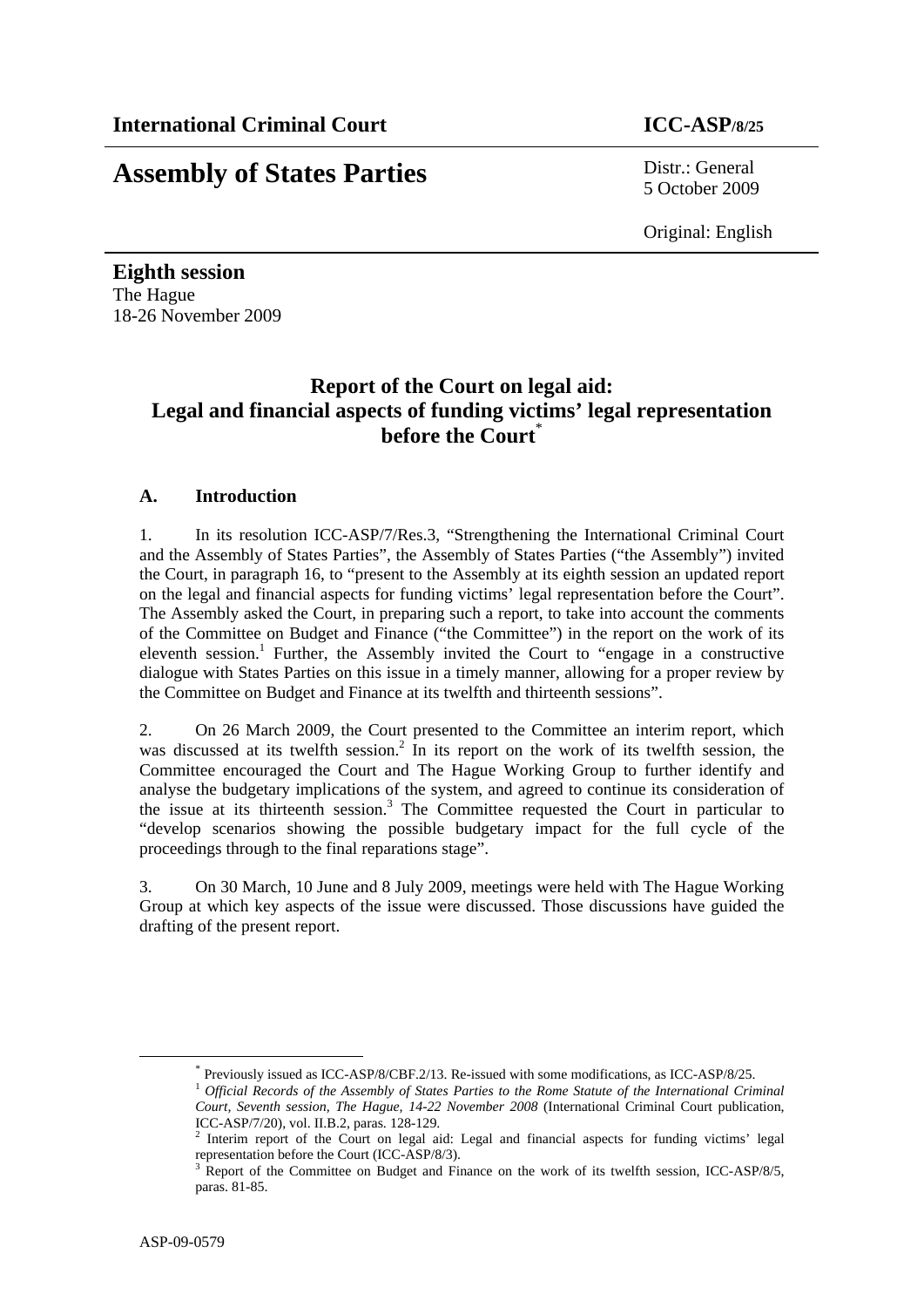4. On 12 May 2009, the Court presented the interim report to the seventh Seminar of Counsel, held at the World Forum Convention Center in The Hague, and invited a panel of four eminent representatives of the legal profession from around the world to comment on it.<sup>4</sup> On 6 July 2009, a consultation meeting was held with representatives of the legal profession, non-governmental organizations and States Parties, at which a draft of the present report was discussed. The input received from these stakeholders is reflected here.<sup>5</sup>

### **B. Legal framework**

5. The participation of victims in the proceedings and their right to request reparations is established in the Rome Statute ("the Statute") and the Rules of Procedure and Evidence ("the Rules"). $<sup>6</sup>$  Article 68, paragraph 3, of the Statute provides that the views and concerns of</sup> victims may be presented by the legal representatives of the victims where the Court considers it appropriate and in accordance with the Rules. The latter accordingly provide, in rule 90, that victims may choose a legal representative. The same rule provides for the common legal representation of victims where there are a number of victims, whilst calling for reasonable steps to ensure that the distinct interests of the victims are represented and any conflict of interest is avoided. Rule 90 (5) provides that "a victim or group of victims who lack the necessary means to pay for a common legal representative chosen by the Court may receive assistance from the Registry, including, as appropriate, financial assistance".

6. It has become evident through the experience of the first four situations before the Court that, while the language of rule 90 (5) may be permissive rather than mandatory, the rights afforded to victims by the Statute can only be exercised effectively if financial assistance is made available for legal representation of victims by the Court through the legal aid scheme. In all four situations currently before the Court, most victims will not have the means to contribute towards their legal representation.

7. The legal aid scheme of the Court is further elaborated in the Regulations of the Court. As regards the determination of means, no distinction is made in regulation 84 of those Regulations between the defence and victims when it comes to the types of means to be taken into account and the nature of the assessment. As regards the scope of legal aid, however, regulation 83 provides simply that "the scope of legal assistance paid by the Court regarding victims shall be determined by the Registrar in consultation with the Chamber, where appropriate".

 $\frac{1}{4}$  The panellists were Mr. Pascal Vanderveeren, President of the International Criminal Bar, Mr. Mark Ellis, Executive Director of the International Bar Association, Mr. Moussa Coulibaly, President of the Niger Bar Association and Member of the Pan African Lawyers Union and Mr. John Hall, Member of the ICC Disciplinary Appeals Board. The session was chaired by Mr. Didier Preira, Deputy Registrar. 5

 $\frac{48.262 \text{ m}^2}{2}$  as regards comparisons with other international tribunals or domestic systems, some comparisons with domestic legal systems regarding the assessment of indigence have been mentioned in the Interim report of the Court on legal aid: Alternative models for assessment of indigence (ICC-ASP/8/4) of 6 May 2009, paragraph 15. The Court benefited from input from experts invited to a meeting on legal aid held at the Court in November 2008, which informed this report. Participants included experts with knowledge of the legal aid systems in South Africa, Italy, Spain and France. Of the other international tribunals, the Extraordinary Chambers in the Courts of Cambodia (ECCC) has victim participation but does not as yet have an in-house office equivalent to the Office of Public Counsel for Victims. The revised budget from 2005 to 2009 of the ECCC includes resources to cover two legal teams in order to represent civil parties in the proceedings. The budget also includes two international legal consultants at P-3 level to provide legal assistance to the teams of lawyers representing civil parties in Case 1 and Case 2, who are not paid by the Court. In addition, additional resources have been allocated to cover a further two legal teams (financial agreement between the Cambodian and German governments, implemented by the ECCC and GTZ), in a structure reflecting the composition of the defence teams. Resources to cover travel and accommodation expenses for the co-lawyers are also covered. Resources to facilitate meetings between the legal teams and their clients have also been included.

<sup>&</sup>lt;sup>6</sup> See in particular articles 68, paragraph 3, and 75 of the Statute and rules 85 to 99 of the Rules of Procedure and Evidence.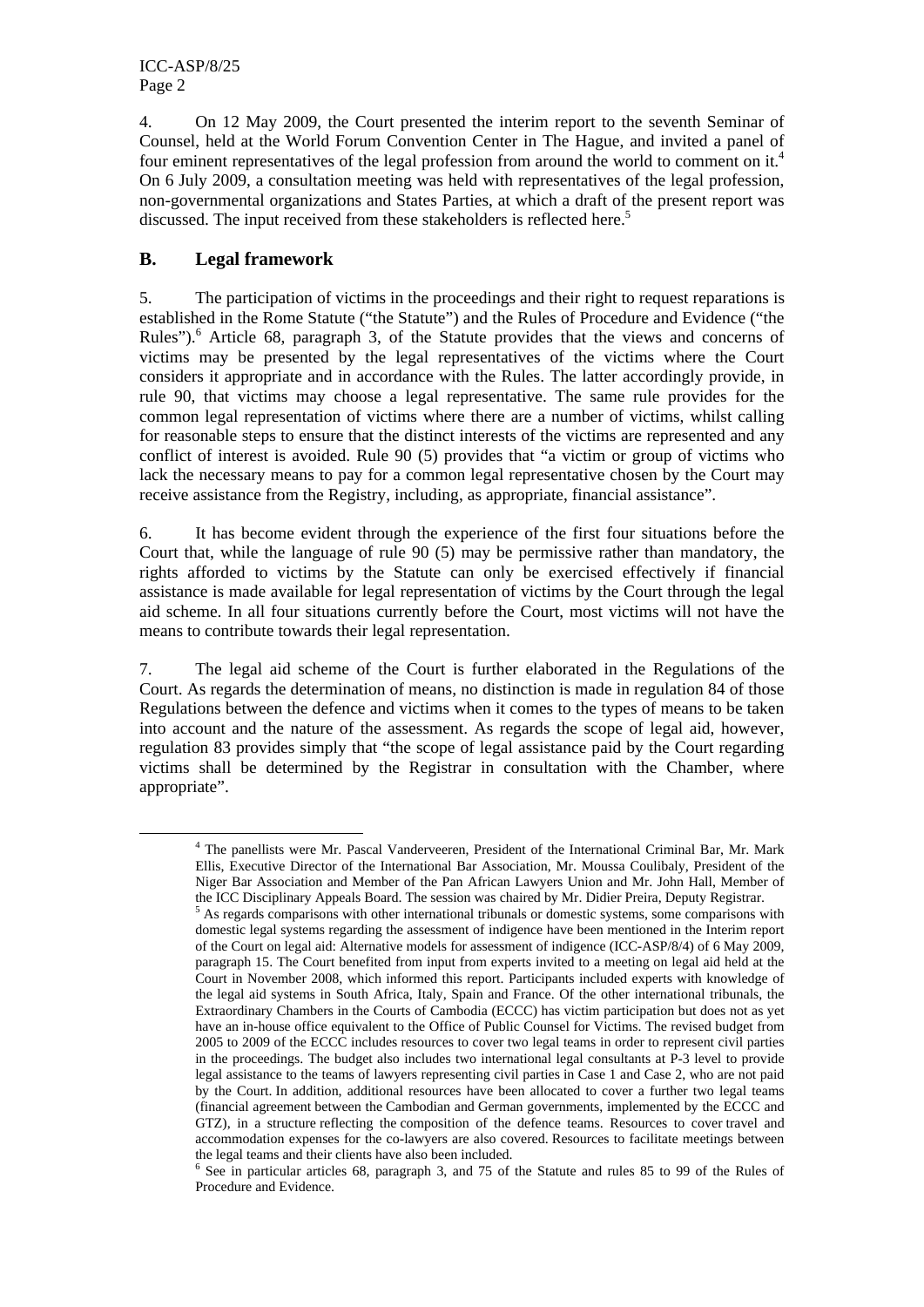### **Conclusion**

8. *Whilst the legal basis for funding legal representation of victims is not the same as that for the defence, legal representation of victims before the Court must be funded through the legal aid scheme of the Court if the rights afforded to victims in the Statute are to be exercised effectively.* 

### **C. Differences between legal aid for victims and legal aid for the defence**

9. On the basis of this legal framework, the Registry developed and proposed to the Assembly a legal aid system to apply to legal representation both for accused persons and for victims.<sup>7</sup> From the outset, the Registry recognized that, as the scheme developed, there would be a need for certain differences to emerge between the nature of the scheme for the defence and that for victims.<sup>8</sup> There are many reasons for this, including the following:

- a) The role of victims as participants in the proceedings is different from that played by the defence, leading to differences in the scope and nature of their intervention. The role of victims will depend on decisions taken by the relevant Chamber on modalities of participation, and differ according to the stage of the proceedings. See annex III;
- b) An integral aspect of representing victims is maintaining contact with them for the purpose of keeping them informed of developments in the proceedings, ascertaining their interest and taking their instructions. Legal representatives of victims are likely to find themselves representing a group of victims, potentially numbering several tens or even hundreds,<sup>9</sup> whereas for the defence, even in a joint case, it is likely that a legal team will represent only one accused; and
- c) Further, whereas an accused will be in detention in The Hague and a suspect being interviewed by the Office of the Prosecutor would be in one defined location, a group of victims may be scattered over a wide geographical area, including in locations that are difficult to access for either logistical or security reasons.

10. The legal framework of the Court left many issues relating to the participation of victims to be determined by the judges through case law, and was itself an innovation in international criminal law. Several fundamental aspects of the participation of victims have gone to appeal. The nature of the legal aid necessarily follows from the manner of participation and from the actual needs of the legal teams. As a result of developments in the applicable jurisprudence, the Registry is now in a position to propose an outline for a specific legal aid system for victims, although not for reparations, since there have as yet been no reparations proceedings before the Court. The Registry's proposals are thus shaped both by the Court's legal framework and by the decisions of Chambers.

11. The principles underlying the legal aid scheme for the defence – equality of arms, objectivity, transparency, continuity and economy<sup>10</sup> – also appear applicable to legal aid for victims, with the exception of the principle of equality of arms, which applies to the parties and not necessarily the participants. It may appropriately be replaced by the principle that

 $\frac{1}{7}$  $\frac{7}{1}$  See, for example, Report on the operation of the Court's legal aid system and proposals for its

amendment (ICC-ASP/6/4).<br><sup>8</sup> For instance, the Registry informed the Presidency that a separate financial information form would need to be developed for victims, different from that for the defence.

 $9^9$  One legal team in the Lubanga trial currently represents 74 victims.

<sup>&</sup>lt;sup>10</sup> Report to the Assembly of States Parties on options for ensuring adequate defence counsel for accused persons (ICC-ASP/3/16), para. 16.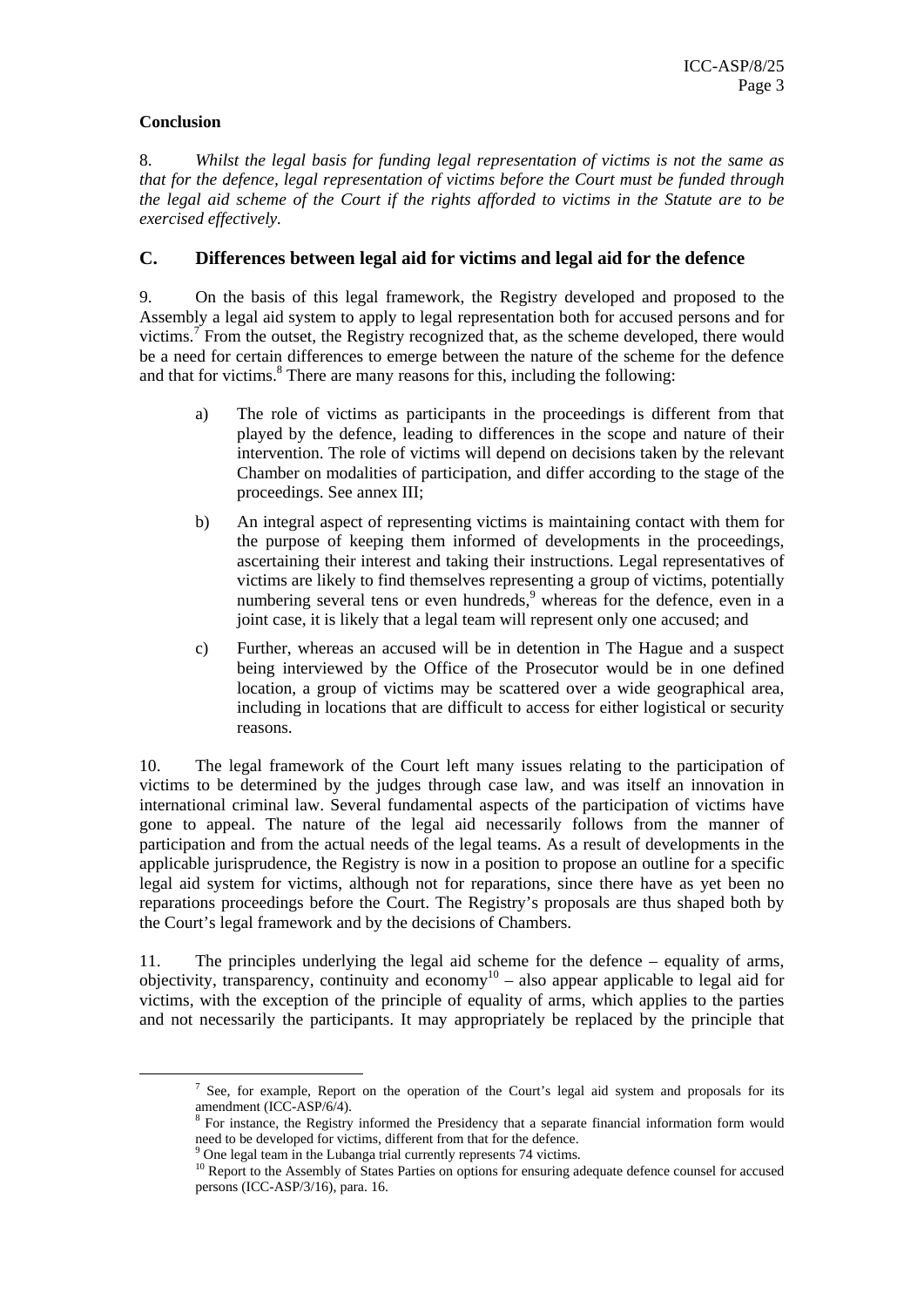victims must be assured of the possibility of playing in full the role accorded to them in the proceedings.

12. Further, the Registry believes that the principles underlying legal aid for victims will need to take account of the fact that legal representation of victims involves two equally important elements. One is the representation of clients' interests before the Court, through personal appearance at hearings and the filing of written documents. The second is contact with clients, including keeping them informed of developments, taking instructions, and ascertaining their interests in order to be able to represent them effectively before the Court. The second element goes to the very purpose of the participation of victims in proceedings, which requires the victims to maintain regular communication with their lawyers. The different Chambers of the Court have also underlined in their decisions the importance of keeping victims informed of judicial developments before the Court. This difference requires some adaptation of the legal aid scheme in order to ensure that legal representatives of victims are able to fully implement both aspects.

#### **Conclusion**

13. *While the principles that underlie the legal aid scheme for victims are broadly the same as those for the defence, there are certain differences that need to be taken into account in conceptualizing and implementing the legal aid system for victims. These differences arise from the different role played by victims in the proceedings, the greater number and distant geographical location of the victims and the need to enable legal representatives to maintain regular contact with them.* 

### **D. The assessment of indigence**

#### **Method of assessment of indigence**

14. There are a range of possible approaches to establishing the eligibility of victims for legal aid, which can be summarized as follows:

- a) Adopt a presumption that all victims are indigent, unless there is information to indicate that they might not be indigent;
- b) Ask all victims to provide detailed information regarding their financial circumstances, and carry out a detailed examination; and
- c) Submit victims to a prima facie financial assessment based on their individual means.

15. As regards the first option, the Registry believes that the legal framework governing the legal aid system of the Court, notably regulation 84 of the Regulations of the Court and regulation 132 of the Regulations of the Registry, do not permit a full presumption of indigence to be applied. The Registrar's responsibility to ensure that funds allocated for legal aid are appropriately managed and disbursed also precludes such an approach. Further, the Registry believes it cannot be presumed that every victim in every situation will be unable to pay for, or contribute to, his or her legal fees.

16. As regards the second option, this would create a heavy burden both on the victims and on the administration of the Court, particularly where the circumstances in which the person lives make it evident that they are not in a position to contribute towards their legal costs.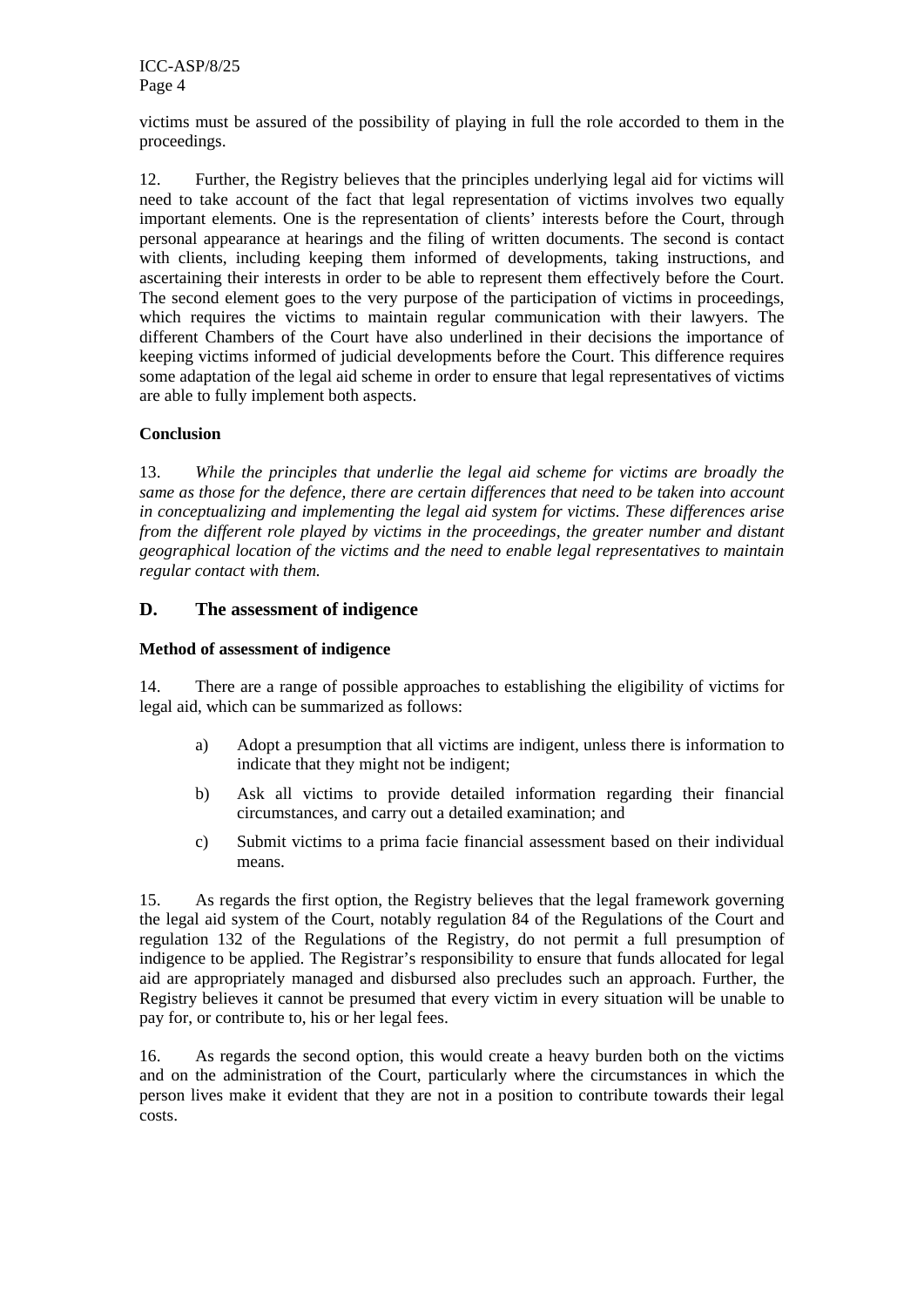17. The current practice of the Registry therefore follows the third option. All applicants for legal aid are asked to sign a declaration authorizing the Registry to investigate their assets, should the Registry so determine. A prima facie determination is then made, based on an applicant's apparent circumstances (for example, where the applicant is a child or is living in a displaced persons' camp), which may conclude either that the applicant is indigent, or that he or she should supply further information.

18. In sum, some individualized assessment of each victim's means is conducted, but the Court does not ask each victim to fill in a detailed financial information form, particularly where it is evident that the victim is very far from being able to contribute to the costs of legal representation. The Registry believes that this flexible approach is sound and achieves an appropriate balance. The Registry also believes that it is proportional, and consistent with its duties to manage the legal aid funds judiciously, to make certain presumptions when considering the indigence of victims.

19. The Registry's approach was endorsed by the Presidency in a decision dated 18 February 2009.11 In response to an appeal by legal representatives in 2008, in which they submitted that the Court should make a presumption of indigence where victims are concerned, the Presidency confirmed that the Registry's approach is consistent with the current legal framework of the Court.

20. The consequences also need to be considered where one or more members of a group of victims are found not to be indigent, given that victims are normally grouped for purposes of legal representation. The approach of the Court is that a member of a group of victims represented by a common legal representative would be assessed on the basis of his or her ability to meet a relevant proportion of the costs rather than the entire cost.

21. A related issue is whether indigence should continue to be calculated on the basis of a formula or whether an alternative, such as establishing absolute thresholds of asset holdings, should be adopted. This question has been considered in a separate report in relation to the defence, and for the time being it is proposed that a similar approach should be adopted here. $^{12}$ 

### **Conclusions**

22. *The assessment of indigence of victims for the purpose of determining their entitlement to legal aid should be on the basis of a prima facie financial assessment based on individual means, as is the current practice. A member of a group of victims should be assessed on the basis of ability to meet the relevant proportion of the cost of representing the group, which will thus be linked to the size of the group.* 

23. *The question of whether or not to adopt a different approach to calculating indigence, such as establishing a threshold of asset holdings, should be monitored in conjunction with consideration of the same question in relation to the defence.* 

 $11$  ICC-01/04-559 dated 18 February 2009, Reasons for the Decision of the Presidency.

<sup>&</sup>lt;sup>12</sup> Interim report of the Court on legal aid: Alternative models for assessment of indigence, ICC-ASP/8/4, dated 6 May 2009, para. 16.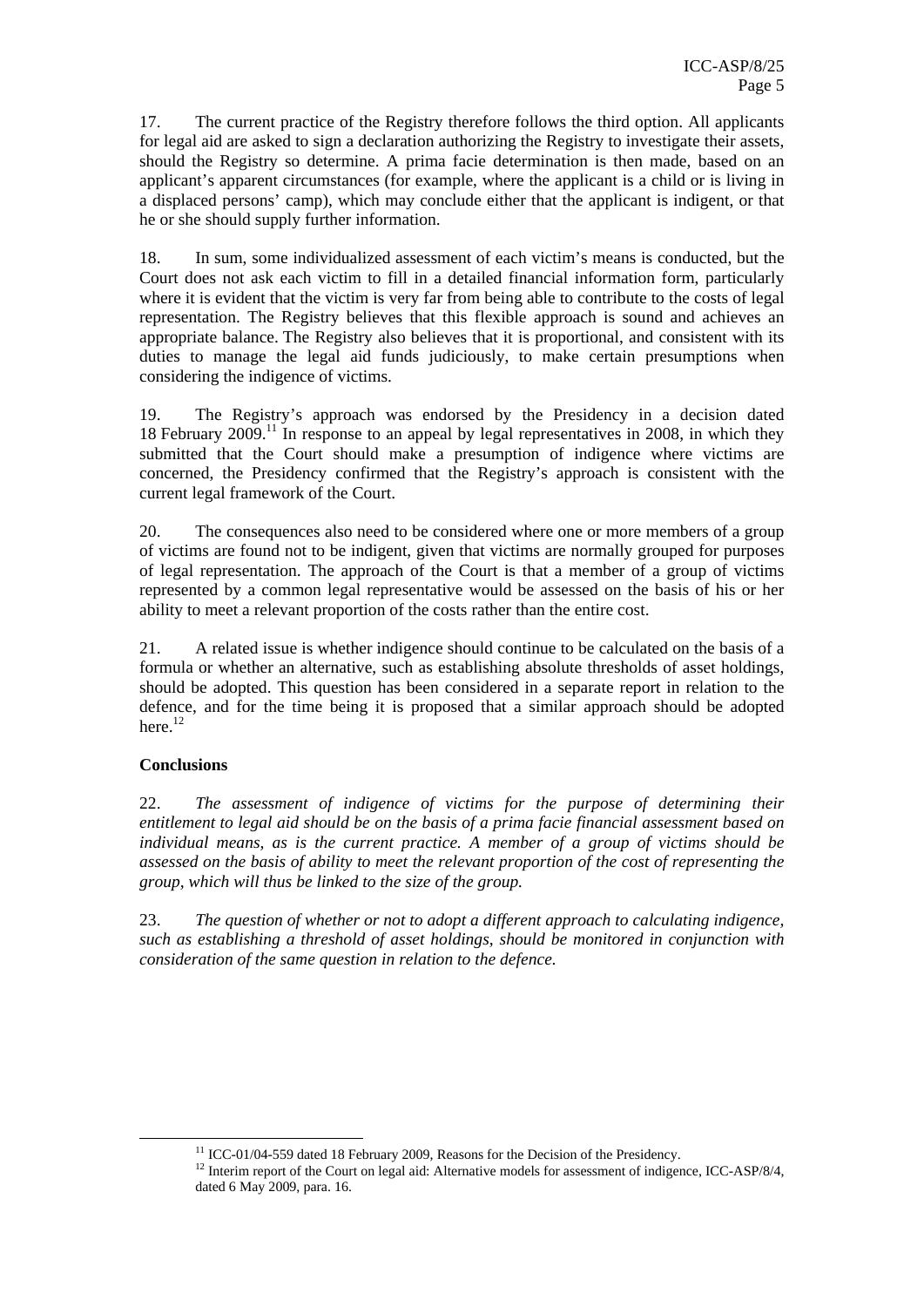### **E. Remuneration of legal representatives of victims**

### **Salary levels**

24. Generally, the remuneration of legal teams under the legal aid scheme in terms of fees and expenses is on the same basis as for the defence.<sup>13</sup> The management of legal aid for victims and for the defence is closely coordinated in order to ensure consistency in implementation.

25. As regards salary range, paragraph 84 of the Report of the Committee<sup>14</sup> provides as follows:

"Furthermore, the Committee also suggested that consideration be given to whether the salary range of a P-5 was really appropriate in order to ensure competent legal counsel for victims participation given the different role that such counsel play in the proceedings."

26. After due consideration, the Court does not find a basis for separate treatment. Recognizing the important role played by victims participating in Court proceedings, the Rules of Procedure and Evidence and the Regulations of the Court provide that a legal representative of victims must have the same qualifications as a counsel for the defence, including at least 10 years' relevant experience in criminal proceedings.<sup>15</sup> As a result, all teams representing victims must have at least one counsel who meets these requirements. A person with the necessary 10 years' experience is, in the recruitment practices of the Court, appointed at the P-5 level, in accordance with the United Nations common system, which the Court is bound by.16 The appointment of counsel for victims at the same level as for the defence is not based on the equality of arms principle, but is rather a means to make the rights of victims effective. It is a recognition of the value placed by the States Parties on ensuring a quality legal representation for victims before the Court for purposes of their participation in proceedings, a key feature and innovation of the Rome Statute.

27. The Court does acknowledge the differing needs of the defence on the one hand and victims on the other, and these differences have been taken into account in the resources allocated to each at different stages of the proceedings under the legal aid scheme.<sup>17</sup> Further, it should be noted that, although counsel for victims play a different role from that of counsel

<sup>&</sup>lt;sup>13</sup> For example, the monthly ceiling of  $$4,000$  for travel and other costs, the payment of up to 40 per cent compensation of charges to counsel where justified, the remuneration levels of the different members of the team and the payment procedures.<br><sup>14</sup> Report of the Committee on Budget and Finance on the work of its twelfth session (ICC-ASP/8/5).

<sup>&</sup>lt;sup>15</sup> Rule 22 (1) of the Rules, further elaborated in regulation 67 of the Regulations of the Court, establishes the qualifications and experience that a counsel for the defence must have;

Rule 90 (6) of the Rules provides that "a legal representative of a victim or victims shall have the qualifications set forth in rule 22, sub-rule 1"; and Rule 21 (2) of the Rules provides that the Registrar shall create and maintain a list of counsel who meet these criteria. Counsel accepted on the list are asked to indicate whether they have a preference for representing either the defence or victims, or if they have no preference.

<sup>&</sup>lt;sup>16</sup> Another reason for the level of payment for counsel for the defence at the P-5 level was with a view to maintaining an equilibrium between resources of the accused and those of the prosecution, so that the fees of members of defence teams are based on the salaries paid to the Office of the Prosecutor (OTP) of the Court and at the ad hoc tribunals. See Report to the Assembly of States Parties on options for ensuring adequate defence counsel for accused persons, ICC-ASP/3/16, para. 16. In the OTP, Senior Trial Attorneys, the equivalent of counsel, are appointed at the P-5 level. Although the equality of arms principle does not operate in the same way between the prosecution and the defence on the one hand and victims on the other, as noted, all counsel must meet the same requirements.<br><sup>17</sup> The composition of teams and other resources to be allocated to the defence and victims at different

stages of the proceedings are explained in the Report on the operation of the Court's legal aid system and proposals for its amendment, ICC-ASP/6/4.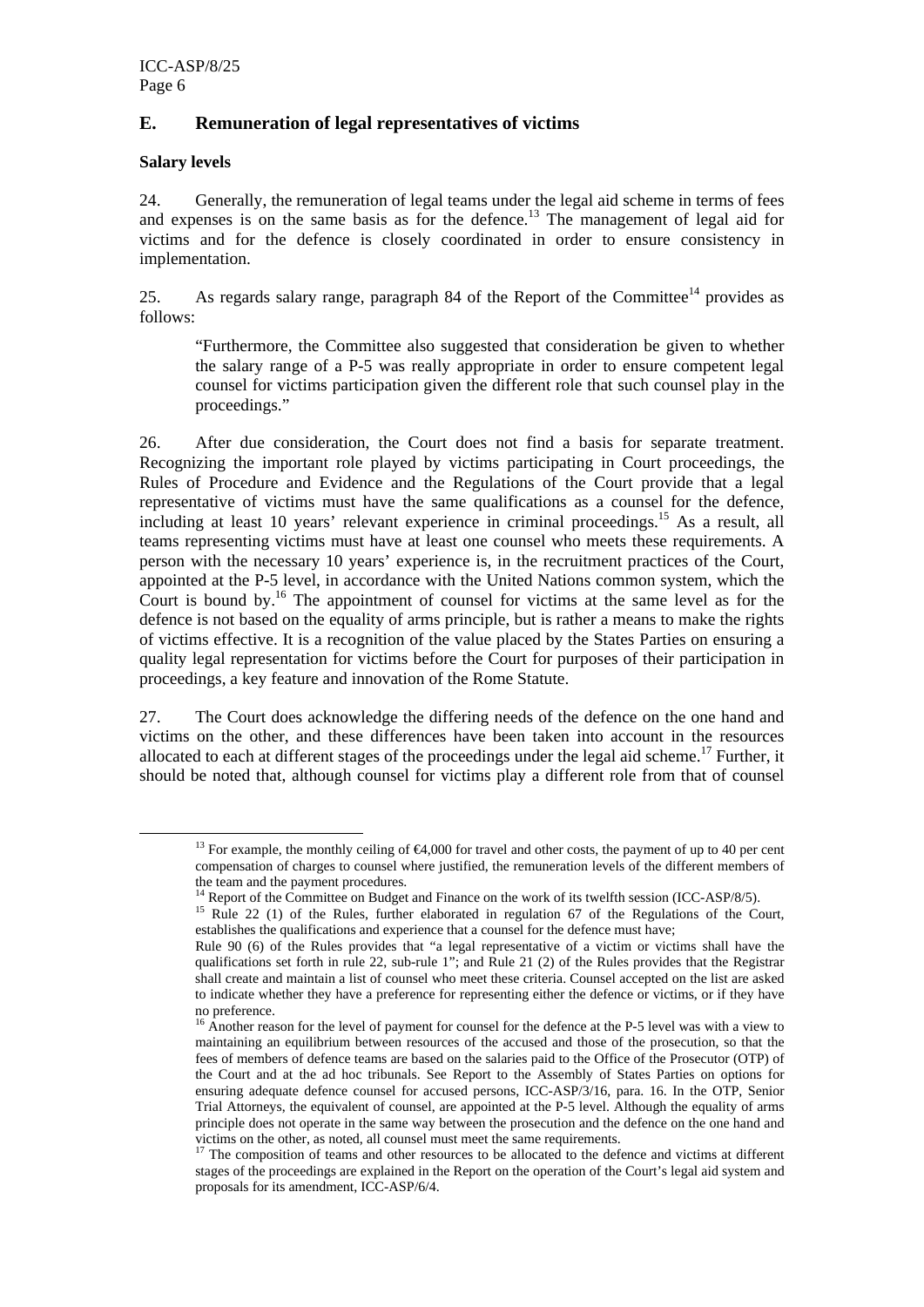for the defence, victims are nonetheless participants in the proceedings,<sup>18</sup> and at least during any reparations stage, victims' legal representatives would be expected to take a leading role.

28. In light of the above, it is recommended that the current practice, whereby legal representatives of victims are remunerated at the P-5 level, be maintained.

#### **Costs**

29. The Court also examined the possibility of reducing the amount of costs reimbursed to legal teams representing victims, which are currently treated in the same way as those of the defence. Such costs include travel to the seat of the Court to attend hearings and undertaking missions to the field.

30. For similar reasons, it is recommended that costs continue to be reimbursed on the same basis as for the defence. The common system currently applied to teams for the defence and victims has been calculated on the basis of what is actually needed to conduct effective representation before the Court. To introduce differing levels would undermine the capacity of legal teams representing victims to represent their clients effectively.

#### **Conclusions**

31. *A counsel representing a group of victims should continue to be remunerated at the P-5 level, to reflect the level of experience required and in order to ensure a quality legal representation for victims before the Court.* 

32. *Legal teams representing victims should have costs reimbursed on the same basis as the defence, in order to enable them to conduct effective representation before the Court.* 

#### **F. Operation of the legal aid scheme for victims**

33. From the outset, the central role of the Chambers in defining the scope of participation of victims, in organizing legal representation and in relation to the legal aid scheme itself should be underlined. The Chambers make determinations on the status of victims who have applied to participate in the proceedings and on the modalities of their participation, in accordance with the legal texts of the Court.

34. The organization of legal representation for victims is a joint responsibility of Chambers and the Registry. Rule 16 (1) (b) of the Rules makes the Registrar responsible for assisting victims in obtaining legal advice and organizing their legal representation, while rule 90 provides for him to assist Chambers in organizing common legal representation. Under the scheme of rule 90, however, it is the Chamber that controls and directs the organization of common legal representation. The Registrar issues decisions on the scope of legal aid, but the Chamber may review such decisions on the application of the person receiving the legal aid.  $19$ 

35. Annex I sets out the practice to date at the different phases of the proceedings. On this basis the Court has prepared a set of tables showing the cost of legal representation at different stages. These are shown in annex III.

36. The annexes indicate an increase in activity, and of corresponding calls on the legal aid budget, as case progresses. The lowest demand on the legal aid budget is for representation in relation to a situation, and in the pre-trial phase of a case prior to the confirmation of charges hearing. Generally, the arrest or appearance of an accused person

<sup>&</sup>lt;sup>18</sup> For example, 93 victims have been accepted as participants in the first trial, the Lubanga case, in accordance with article 68, paragraph 3 of the Statute.

<sup>19</sup> Regulation 83, paragraph 2, Regulations of the Court.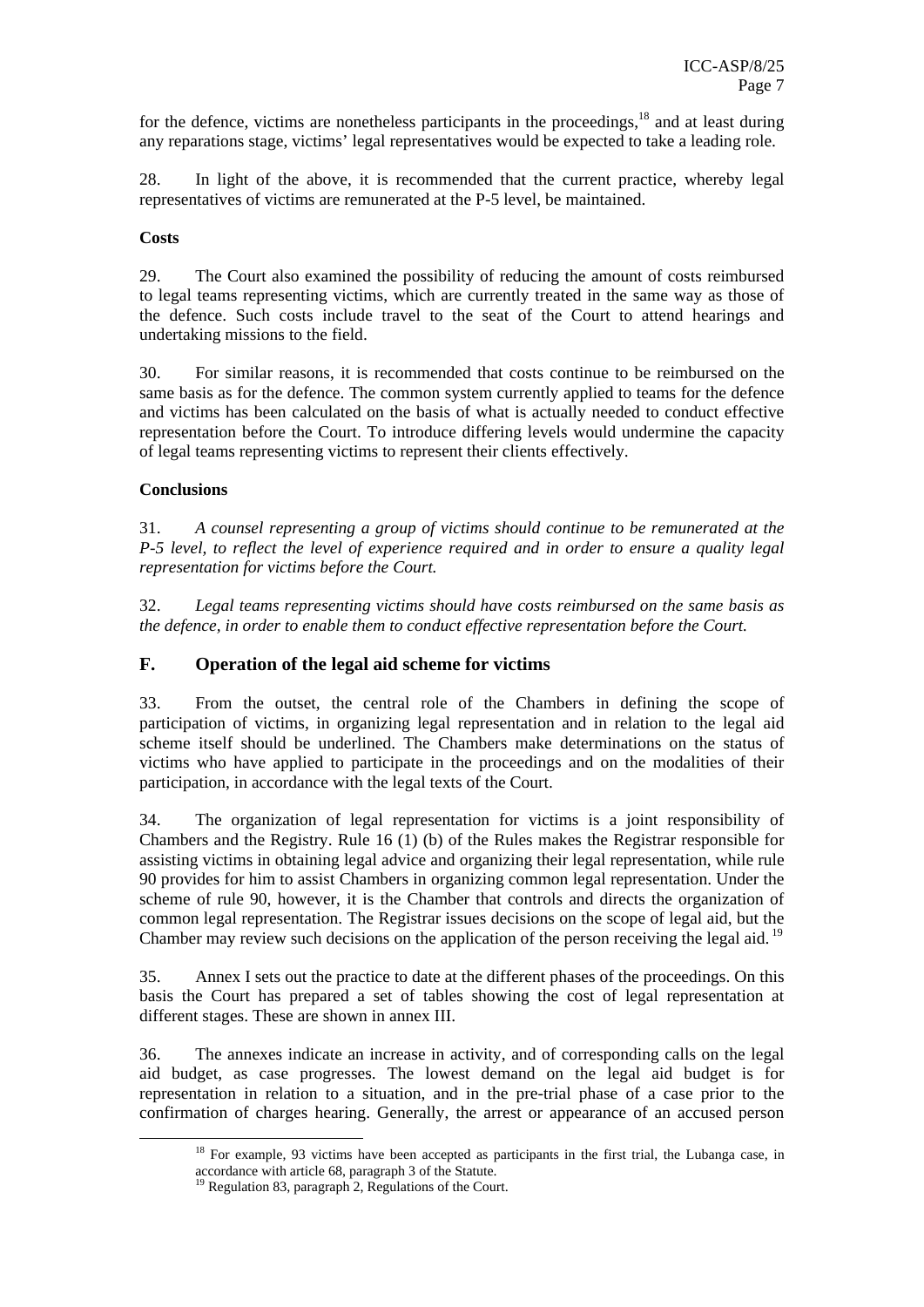triggers an intensification of the proceedings. The highest demand on the legal aid budget is for the trial, and it is expected to be particularly high during any reparations phase.

### **G. In-house and external representation of victims**

#### **Involvement of external counsel in representing victims**

37. The involvement of external counsel in proceedings before the Court generally – whether representing suspects, accused or victims – has been the subject of consideration, including with external stakeholders, in the context of the development of the Court's strategy on counsel.

38. There are clearly advantages in having specialized in-house counsel who practise exclusively before the Court. These can be summarized as follows:

- a) Clients benefit from representation by counsel specialized in the law and practice before this Court; in-house counsel are able to appear and follow the proceedings before the Court on a permanent basis, enabling them to keep up to date with all the relevant jurisprudence of the Court;
- b) Counsel are free from other external obligations and are able to focus exclusively on their cases before the Court; and
- c) Savings can be made on fees, and costs such as those involved in the travel of external counsel to the Court for hearings would be avoided.

39. There are, however, also important advantages in having a broader involvement of external counsel experienced in criminal proceedings generally intervening before the Court alongside their normal practice. These can be summarized as follows:

- a) Excluding external counsel would compromise the principle of freedom to choose one's counsel, including the choice to be represented by counsel from one's own country. The Court in The Hague may appear to victims as distant, and having a legal representative who is familiar with their situation and may speak their language, and with whom they may have developed a relationship of trust, can be crucial in making the experience of participation meaningful;<sup>20</sup>
- b) Local lawyers from the victims' country are able to bring to the Court their unique qualities and experience, including knowledge of the culture and background of the victims and the context of the alleged crimes; $^{21}$
- c) External lawyers play an important role, in that the number of victims accessing the Court might be considerably less if there were to be a total "internalization" of legal representation of victims.<sup>22</sup> External lawyers play an important role in enabling victims to access the Court, for example assisting victims to make their applications on a pro-bono basis and reaching areas where Court staff are

<sup>&</sup>lt;sup>20</sup> Although independent studies have not yet been carried out, this point was made forcefully by lawyers representing victims in *L'organisation de la représentation des victimes, l'aide légale et le BPCV : l'expérience des conseils*, a document signed by eight legal representatives in the Lubanga and Katanga/Ngudjolo Chui cases, and submitted to a consultation meeting on the present report held at the Court on 6 July 2009, as well as by non-governmental organizations taking part in the same meeting, and is borne out by the experience of the Registry in interviewing victims for the purpose of assisting them to choose a legal representative.

<sup>&</sup>lt;sup>21</sup> The legal representatives in the Lubanga and Katanga/Ngudjolo Chui cases assert that this benefit has been demonstrated in the Lubanga trial, see *L'organisation de la représentation des victimes, l'aide légale et le BPCV : l'expérience des conseils.* 22 Ibid.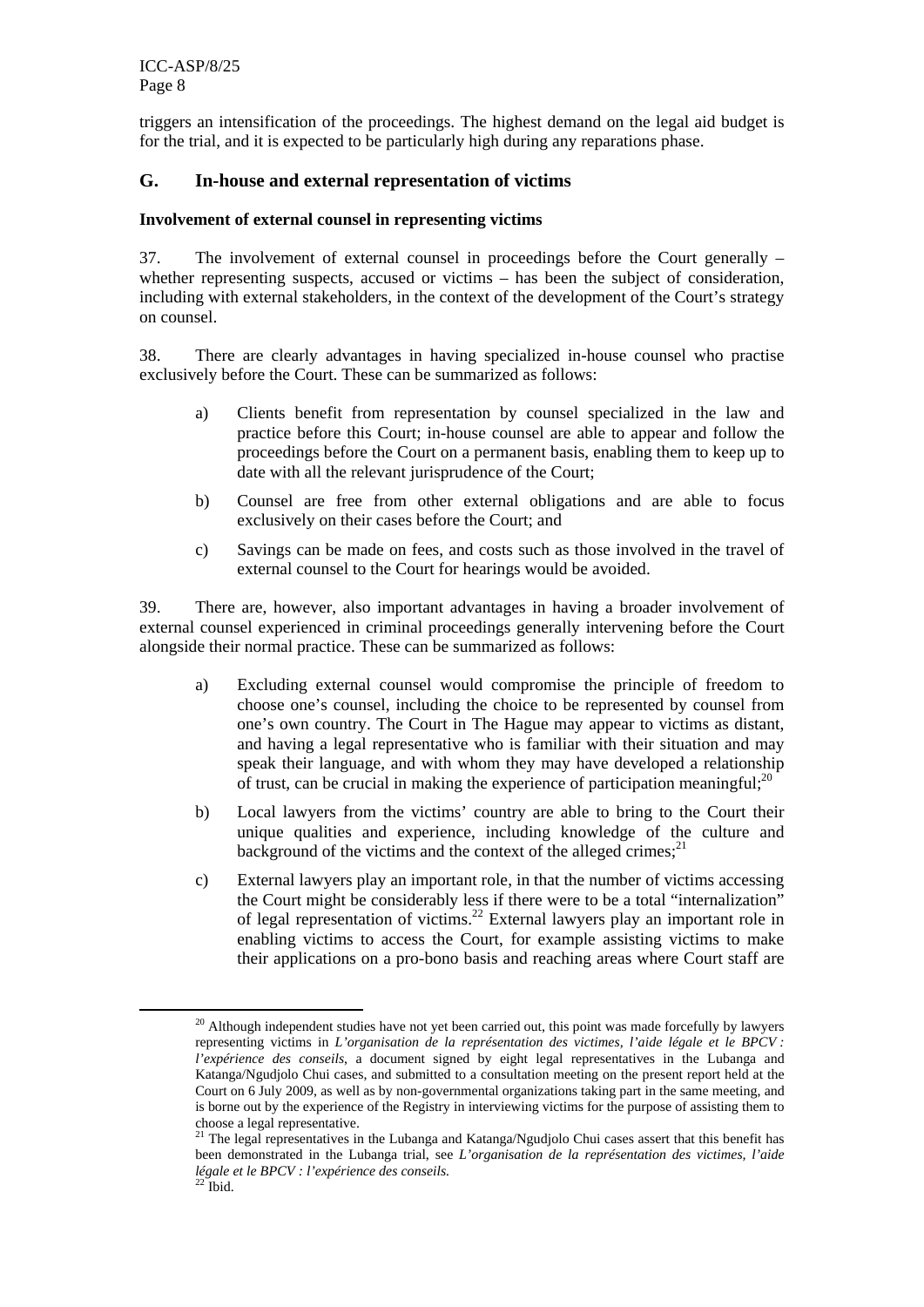not able to go. They might be discouraged from doing so if they were not able to continue to represent the victims once the latter's status had been recognized;

- d) Involvement of external counsel enables the Court to benefit to a greater extent from the richness of experience acquired by lawyers through their practice at national level, and to encourage the participation of more counsel from around the world in the work of the Court; and
- e) Involvement of external counsel enables the Court to contribute to a greater extent towards capacity building and the promotion of international criminal law in national legal systems, in line with the principle of complementarity.

40. On the basis of these consultations and reflections, the Registry has concluded that there are strong policy reasons for retaining the involvement of both external lawyers and inhouse counsel in the representation of victims. External and in-house lawyers each bring unique elements that cannot be provided by the other. The best solution is therefore to ensure that each is able to make its own appropriate contribution, and to avoid duplication.

### **The role of the Office of Public Counsel for Victims (OPCV) and measures to avoid duplication**

41. The role of the OPCV is defined in regulation 81 (4) of the Regulations of the Court, which provides that the Office will provide support and assistance to legal representatives of victims and to victims, including, where appropriate, legal research and advice and appearing before a Chamber in respect of specific issues.<sup>23</sup> Regulation 80 (2) provides that a Chamber may appoint the Office to represent victims.

### *Providing support to external legal teams*

42. The first part of the Office's mandate involves providing legal representatives of victims, upon request, with support and assistance such as factual background documents, research papers and advice and draft submissions.<sup>24</sup> Legal teams representing victims and Chambers have acknowledged the importance of this support, which inter alia provides the teams with research capacity, specialist knowledge of relevant areas of international law and of the law and practice of the Court, the ability to follow Court proceedings on an ongoing basis and technical knowledge of the Court's systems for managing information.

43. The purpose of establishing the OPCV was to create an in-house capacity that was complementary to, and would not duplicate, the role of external lawyers. In providing support to external teams, the OPCV provides a valuable resource that would otherwise have to be provided in the form of additional team members, adding a significant burden to the legal aid budget. The Court takes into account this support provided by the OPCV when allocating resources to external legal teams.

<sup>&</sup>lt;sup>23</sup> According to regulation 81 (4), this includes, where appropriate: a) legal research and advice; and

b) appearing before a Chamber in respect of specific issues.<br><sup>24</sup> Background document prepared by the Office of Public Counsel for Victims and presented to The Hague Working Group on 10 June 2009.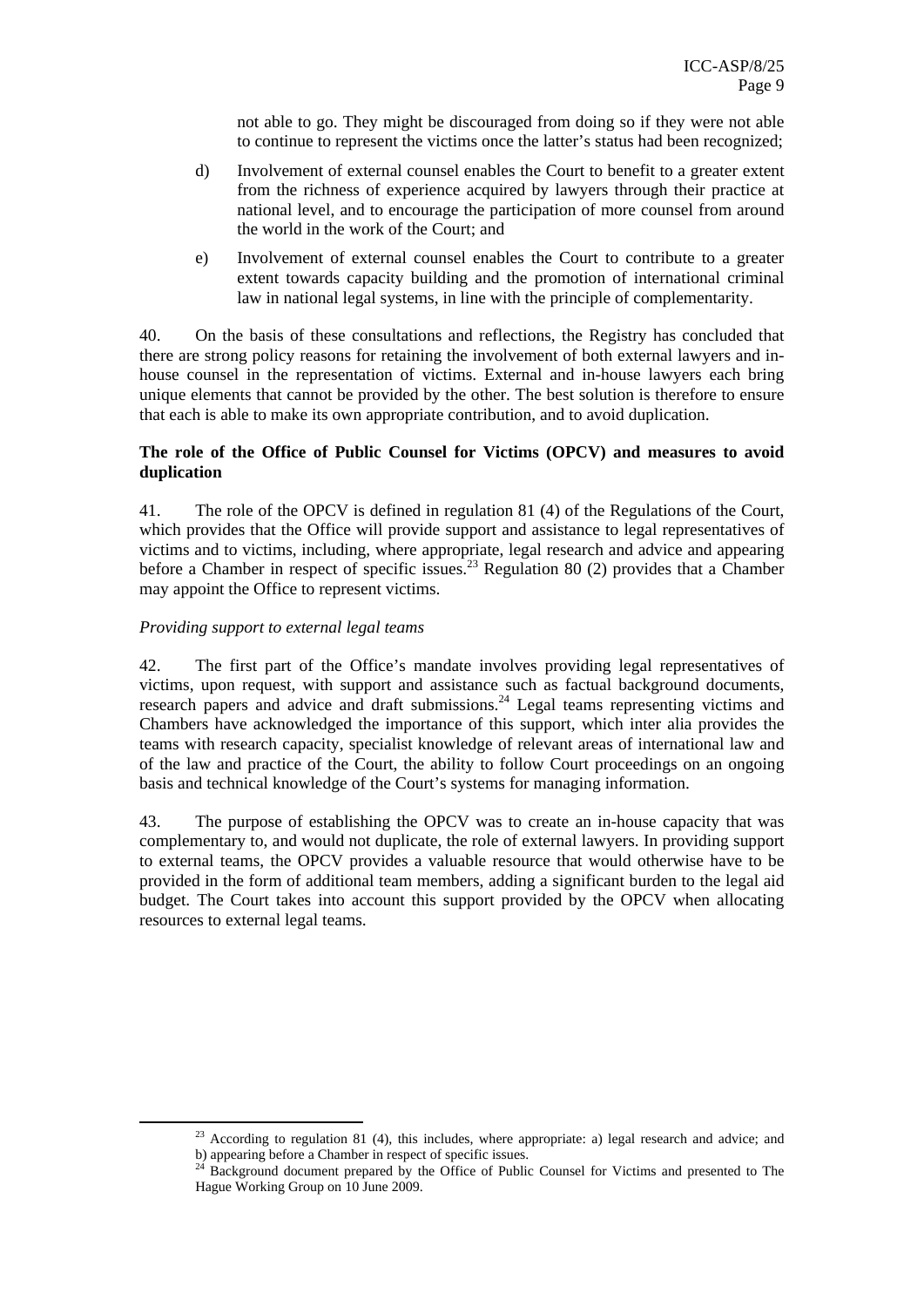#### *Representing victims*

44. The second part of the OPCV's mandate is to represent victims directly. All Chambers of the Court have taken advantage of this option in order to appoint the Office to represent victims who would otherwise have no legal representative at two crucial points:

- a) The period before the Chamber has decided on their status; and
- b) After their status has been recognized and until a common legal representative is chosen or appointed by the Court.

This fills an important gap, since a significant number of victims approach the Court with no legal representative. If external legal representatives were to be appointed to fill these gaps, this would add a significant burden to the legal aid budget.

45. Further, the availability of the OPCV provides a flexible option when a need for legal representation may arise unexpectedly. For instance, during the confirmation of charges hearing in the Katanga and Ngudjolo Chui case, a group of victims was suddenly left without a legal representative when a possible conflict of interest arose, and the Pre-Trial Chamber appointed the OPCV to represent the victims at the hearing until the issue could be resolved.

46. As regards representation of victims by the OPCV during trial proceedings, the Rules leave the organization of common legal representation for trial in the hands of the relevant Chamber,  $^{25}$  assisted as need be by the Registry.

47. In this respect, Trial Chamber I in the Lubanga case expressed the view that "during the early stage in the Court's existence it is critical that the Office concentrates its limited resources on the core functions given to it under the Rome Statute framework which … is to provide support and assistance to the legal representatives of victims and to victims who have applied to participate (rather than representing individual victims)", and decided that during the trial external legal representatives should be appointed, "unless there are specific reasons … as to why this course would be detrimental to individual participating victims".26 The Trial Chamber, however, decided in this instance that the OPCV should continue to represent four victims having the dual status of witness and participating victim during the trial, taking into account a number of factors, including the fact that victims had expressly requested counsel from the OPCV, that the Office had established a long-term relationship of trust and confidence with those victims, that they would require particular and sensitive assistance when they came to The Hague to give evidence, and the fact that their evidence would be heard in the relatively near future. The Chamber decided that the other victims formerly represented by the Office should choose another legal representative.<sup>27</sup>

48. Where the OPCV plays the two roles (support to external teams and separate representation of victims) it creates a level of separation within the Office to avoid a conflict of interest and preserve an appropriate level of independence.28 The OPCV dedicates different staff to each, and internal measures are taken in order to avoid conflicts of interest.

49. In light of the above, the Registry proposes to continue to assist Chambers to find workable solutions on a case-by-case basis, including drawing their attention to cost implications as well as to other relevant factors, whilst bearing in mind the need to avoid duplication and to draw the full benefit from the respective strengths of external lawyers and of the OPCV.

 $25$  Rule 90 of the Rules.

<sup>&</sup>lt;sup>26</sup> Decision on the role of the Office of Public Counsel for Victims and its request for access to documents, ICC-01/04-01/06-1211 of 6 March 2008, paras. 32 and 34.

 $^{27}$  Oral decision of Trial Chamber I, Status Conference held on 16 January 2009.

<sup>&</sup>lt;sup>28</sup> OPCV's plans for balancing its support and representation functions are currently under discussion with external counsel, who have expressed concerns in this respect.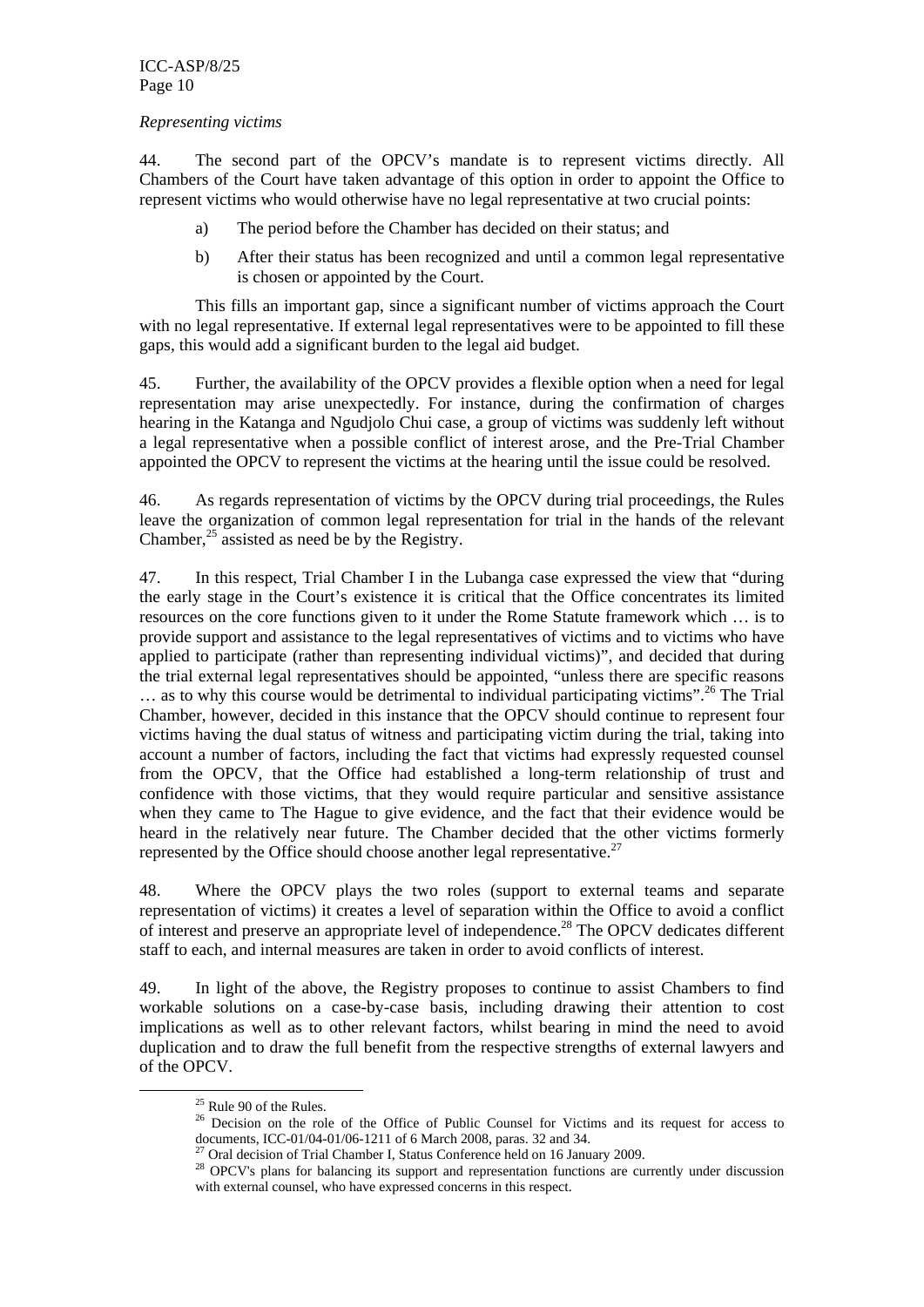### **Conclusion**

50. *There are sound policy reasons to provide resources for external counsel experienced in criminal proceedings to represent victims participating in Court proceedings or seeking reparations, so long as there is no duplication with the role played by in-house counsel.* 

### **H. Scenarios for common legal representation of victims, including cost implications**

51. Paragraph 82 of the Report of the Committee on Budget and Finance on the work of its twelfth session<sup>29</sup> provides as follows:

"The Committee welcomed the information provided by the facilitator and the Court. While noting that the discussions in The Hague Working Group were still at a preliminary stage, the Committee suggested that the Working Group integrate the cost implications of the different options as part of its consideration."

52. As requested by the Committee, annex II provides a number of scenarios, giving, for each one, an indication of the cost implications for the full cycle of a case. Aside from scenario 1, where OPCV represents all victims, and scenario 5, where external lawyers represent all victims, the scenarios envisage continued representation of victims by both the OPCV and external counsel.

53. Cost estimates for the following scenarios are provided in annex II:

Scenario 1: Exclusively in-house: OPCV represents all victims at every stage (two teams per case);

- Scenario 2: Mixed 1: OPCV represents all victims at the pre-trial stage and external lawyers represent all victims from the trial stage onwards (two teams per case);
- Scenario 3: Mixed 2: both OPCV and external lawyers represent victims at each stage: only one external team (OPCV provides separate representation for one or more groups if conflicts of interest arise);
- Scenario 4: Mixed 3: both OPCV and external lawyers represent victims at each stage: two external teams (as in the Lubanga case); and
- Scenario 5: Exclusively external: OPCV provides assistance only to external legal teams at all stages, and only represents victims in exceptional circumstances and on a temporary basis.

54. It should be emphasized that these are approximate calculations based on the experience of the first proceedings, and a full cycle has yet to be completed in any case. In any event, a number of conclusions can already be drawn.

 <sup>29</sup> ICC-ASP/8/5.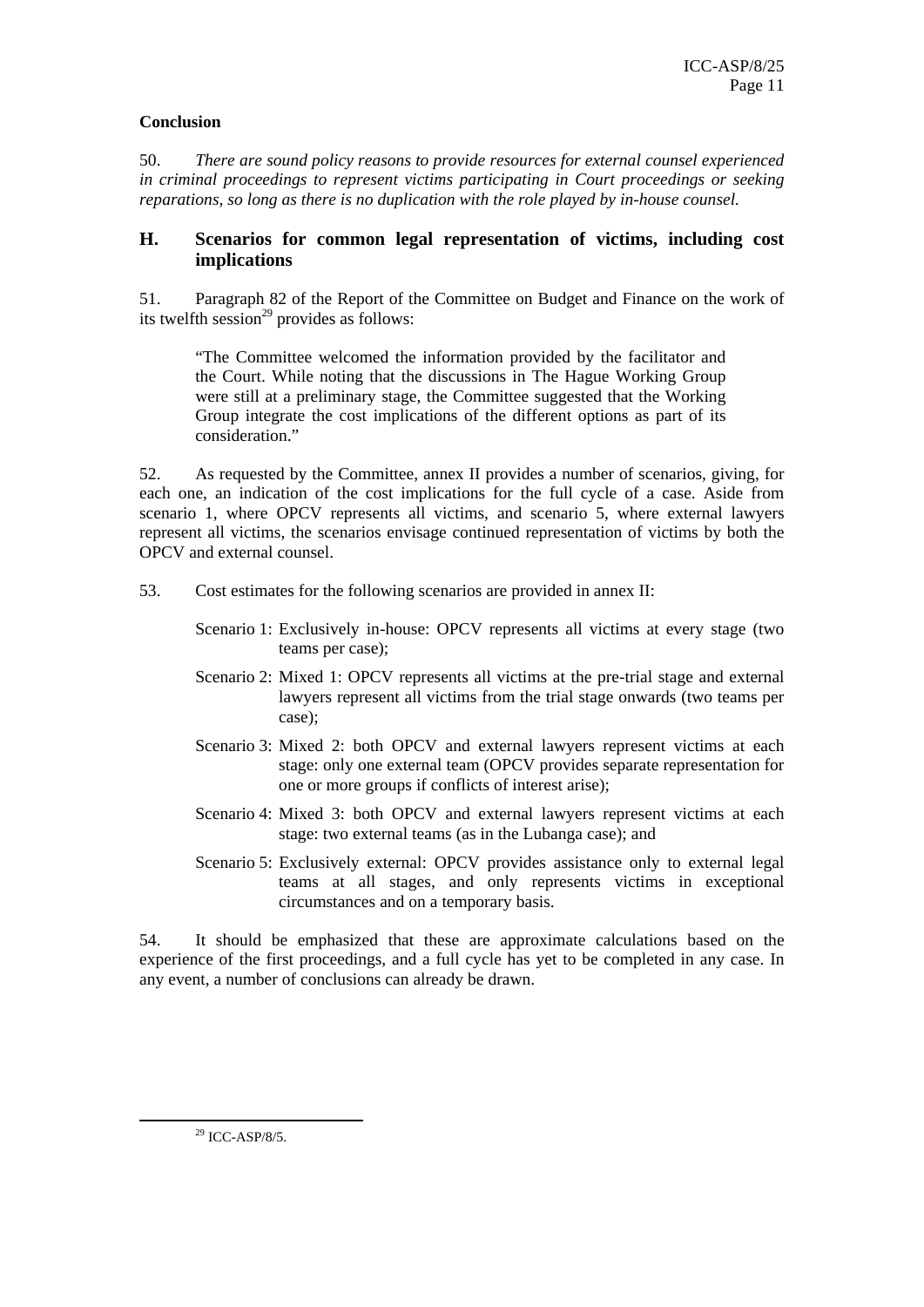#### **Number of external legal teams**

55. In its report on its eleventh session, the Committee suggested that the Registry consider the possibility of having one legal team for victims per case.<sup>30</sup>

56. It emerges from these costings that the main cost-driver variable is the number of external legal teams representing victims. This is particularly the case during the trial stage, which is the most costly stage (see annex III).

57. As discussed in part F above, the number of external legal teams is dependent on the approach taken by Chambers. In this respect, the approach of the Chambers has varied as regards the number of legal teams recognized to represent victims at different stages of the proceedings. At the confirmation stage, Pre-Trial Chamber I recognized four teams of legal representatives of victims in the Katanga/Ngudjolo case, while Pre-Trial Chamber III in the Bemba case ruled that only one team of legal representatives should appear. In the only case to proceed to trial to date, the Trial Chamber has recognized two teams of external common legal representatives of victims in the Lubanga case, with the OPCV representing a third group.

58. In keeping with the approach taken by Chambers, the Court has based itself on the assumption that there would be two teams of victims' legal representatives per accused.<sup>31</sup> Conflicts of interest may and indeed do arise between victims or groups of victims, making separate legal representation necessary. This is an issue that the Court is obliged to consider under the Rules,  $32$  and all counsel have a duty under the Code of Professional Conduct for Counsel to exercise all care to ensure that no conflict of interest arises and, should it arise, to take the appropriate steps. $33$  A conflict of interest might arise, for instance, as in the Katanga/Ngudjolo Chui case, where victims of a case might include both child soldiers participating in an attack and the civilian victims of that attack, and it should be borne in mind that conflicts may arise during the course of the proceedings, even if not apparent from the outset.

#### **Organization of legal teams: lessons learned from the Trial Chamber**

59. As regards the organization of external legal teams, it is useful to look at the lessons that can be learned from the first experience of common legal representation in the first two cases.

60. At the trial stage of the Lubanga case, there are two teams of external legal representatives, each composed of several counsel (three in one team, four in another), with one counsel per team present at the seat of the Court at any one time, with a monthly rotation. The advantages of this approach are that it has maintained the involvement of all lawyers chosen by victims with whom they may have built up a relationship of confidence, and potentially enables each lawyer to intervene in relation to their particular clients as appropriate. The rotation system has a number of potential disadvantages and cost

 <sup>30</sup> *Official Records of the Assembly of States Parties to the Rome Statute of the International Criminal Court, Seventh session, The Hague, 14-22 November* 2008 (International Criminal Court publication, ICC-ASP/7/20), vol. II.B.2, para. 129.

<sup>&</sup>lt;sup>31</sup> For the 2009 budget, the Court nevertheless assumed that for the joint case of Katanga and Ngudjolo, there would be three, and not four, teams of legal representatives for victims. At the time of this interim report, the Trial Chamber had not yet decided how many legal teams would be permitted to participate in the trial.

<sup>&</sup>lt;sup>32</sup> Rule 90 (4) provides that: "The Chamber and the Registry shall take all reasonable steps to ensure that in the selection of common legal representatives, the distinct interests of the victims, particularly as provided in article 68, paragraph 1, are represented and that any conflict of interest is avoided."<br><sup>33</sup> Code of Professional Conduct for Counsel, article 16.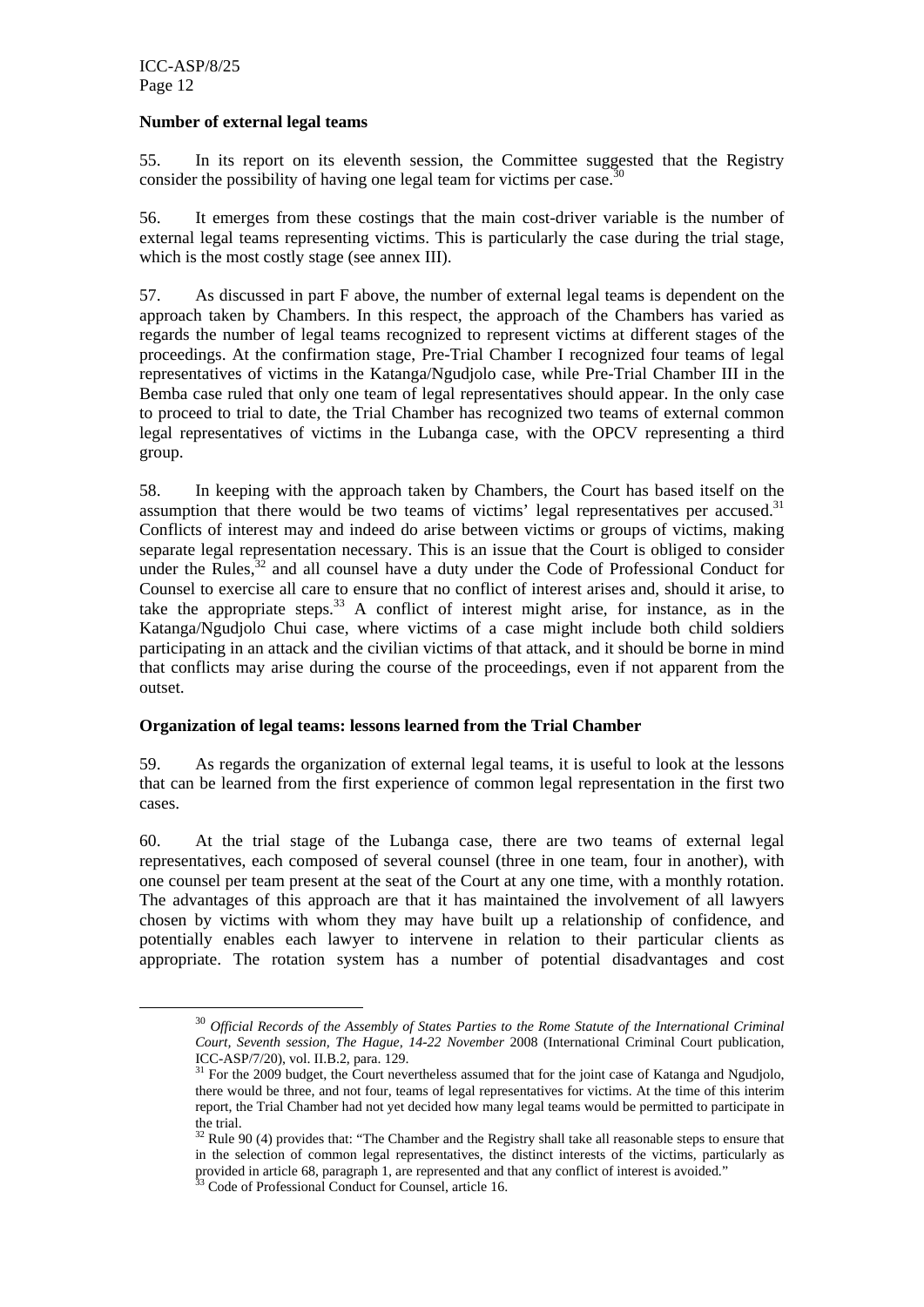implications, however.<sup>34</sup> The Registry proposes to draw these lessons to the attention of future Chambers.

61. In the preparation for trial in the Katanga and Ngudjolo Chui case, the Trial Chamber ordered a different approach. Due to conflict of interest it was necessary for there to be two teams representing victims. One group, comprising more than three hundred victims, was asked to choose, with the assistance of the Registry, one common legal representative who would be fully available throughout the entire duration of the proceedings.<sup>35</sup> Other lawyers formerly representing members of the group would therefore withdraw. The Chamber also ordered that a suitable support structure be established in order to provide the common legal representative with the necessary legal and administrative support both at the seat of the Court and in the field. The Chamber ordered that the second, smaller group should also be represented by an external legal representative.

62. The Registry believes that, as envisaged in rule 90 of the Rules, the organization of common legal representation in each case will need to be looked at on a case-by-case basis.<sup>36</sup> While it may in some circumstances be appropriate to retain the involvement of several counsel chosen by victims in a particular team, it may not necessarily be appropriate for all to remain involved, as has occurred in the Katanga and Ngudjolo Chui case. Where a large number of counsel are representing victims, some, such as those who represent only a small number of victims, might be asked to withdraw. Rule 90 allows for such a qualification of the choice of counsel.

63. A more appropriate and cost-effective use of the legal aid resources might be to shift some resources – such as the costs involved in rotation and a proliferation of external teams – away from The Hague towards aspects of legal representation that can be carried out in the field, including maintaining contact with the victims. It would be up to the legal representatives to justify any additional resources as being reasonably necessary in accordance with regulation 83 of the Regulations of the Court.<sup>37</sup>

#### **Number of victims**

64. One of the findings from the scenarios in annex II is that the number of victims in a group has a lesser impact on cost than does the number of legal teams. If a counsel – whether from the OPCV or an external legal team – represents only one victim, then the cost of attendance in The Hague every day of the trial would not be very different to the cost if he or she represents 100 victims. This also goes for the OPCV: even though the financial cost of a staff member of OPCV representing victims is less than the cost of an external team, that one counsel of OPCV still has to spend most of his or her time in the courtroom for the duration of that trial, whether representing one victim or one hundred.

 $34$  For example, the continuity of representation may be interrupted, and all counsel in the team must spend time in order to keep up with developments. Since the rotation is on a monthly basis and arranged in advance, it may not in practice provide the flexibility to allow a particular counsel to intervene on behalf of his/her particular clients. It also leaves room for ambiguity as to whether it actually constitutes common legal representation. The travel costs involved in the monthly rotation leave few resources available for maintaining contact with victims, and additional fees may be incurred by counsel who are not present at the Court. The two teams in the Lubanga case have had to be allocated additional resources in order to respond to these needs.

<sup>&</sup>lt;sup>35</sup> Order on the organisation of common legal representation of victims, Trial Chamber II, 22 July 2009, ICC-01/04-01/07-1328.

<sup>&</sup>lt;sup>36</sup> For example, at present there is only one lawyer from the Central African Republic and two from Uganda on the Court's list of counsel, while there are many more from the Democratic Republic of the Congo.

 $\frac{37}{37}$  In the Report on the operation of the Court's legal aid system and proposals for its amendment, ICC-ASP/6/4, at paragraph 57, it is noted that the possibility of providing additional resources for the legal representation team could be considered, inter alia, where the number of victims in a group exceeds 50.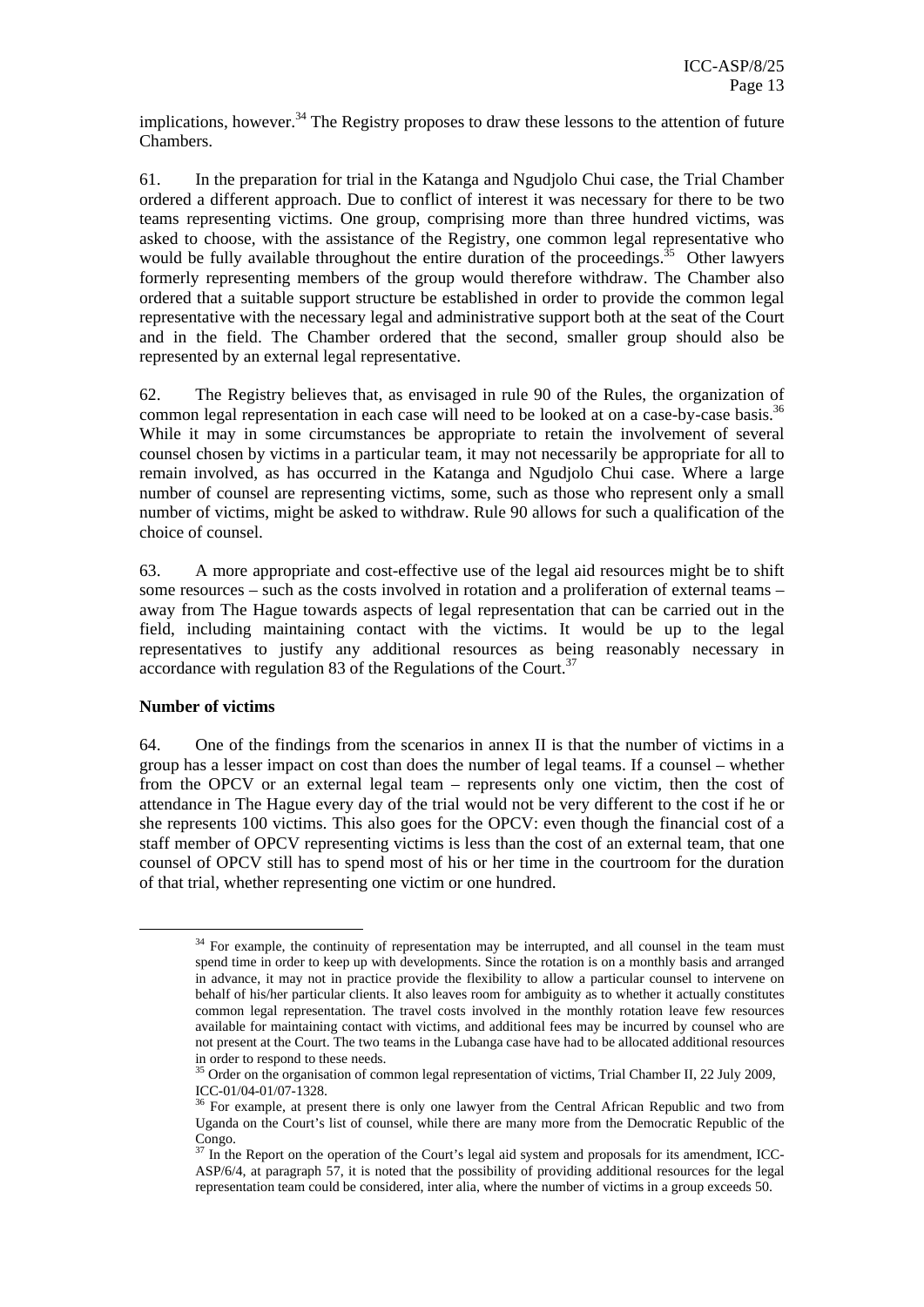65. On the other hand, the number of victims in a group does have some impact on the costs involved in the field. The cost of keeping in contact with one hundred victims is likely to be more than the cost of keeping in contact with one victim, particularly where the counsel meets with the victims in person. A larger number might necessitate additional resources, such as additional team members based in the field or additional costs for field-based work such as maintaining contact with victims. However, the costs incurred in work in the field are less than the costs incurred in representation in The Hague.

#### **Other factors**

66. The costings in annexes II and III show that other factors have a lesser, but still significant, impact in terms of cost. These include the number of team members and their level (for example, the addition of an assistant during the reparations phase), and whether there is a "rotation" system, whereby a number of counsel in the same team appear at the seat of the Court in rotation.

#### **Costs of the OPCV**

67. The figures in annex II include the cost of OPCV representing victims directly. With the resources available to it at the level of the 2009 budget, the Office is able to compose two teams representing victims at any given time. A maximum of two cases can be handled by each team, which is composed of a Counsel, an Associate Legal Officer and a Case Manager. In order to avoid conflicts of interest, each team is in charge of two cases in different situations.

68. For purposes of maintaining contact with their clients, the OPCV assumes that a team of two people would travel four times a year, for a duration of a maximum of 10 days, to the locations where the victims reside. Other costs relate to the rental of premises to meet with victims, costs for transport and board and lodging of clients in a location different from that where they normally reside, if necessary for security reasons, and reimbursement of payments to local people helping the Office to establish initial contact with clients.

69. Due to the increasing workload of the OPCV, the Office estimates that an additional P-3 position will be necessary in the future. He or she will be responsible for locating victims represented by the Office, facilitating contact with them, acting as the link between victims and members of the Office, and collecting from victims documents, information or evidence relevant for assistance and/or representation in the proceedings.

70. The function of providing support and assistance to external legal representatives is carried out by OPCV staff other than those who are appointed to a legal team representing victims in a case. A minimum of two OPCV staff are always available to provide such assistance in all situations and cases with the resources available in the 2009 budget. Currently, the Office is assisting 19 external legal representatives involved in all situations and cases pending before the Court.

71. In considering the costs involved in the representation of victims by the OPCV, it should not be forgotten that, in accordance with regulation 115 (4) of the Regulations of the Registry, where a member of the Office is representing victims, calls may be made on the legal aid system. While the OPCV has not to date made calls on the legal aid system, it might potentially do so, for instance, to cover the cost of an investigator in the context of reparations proceedings.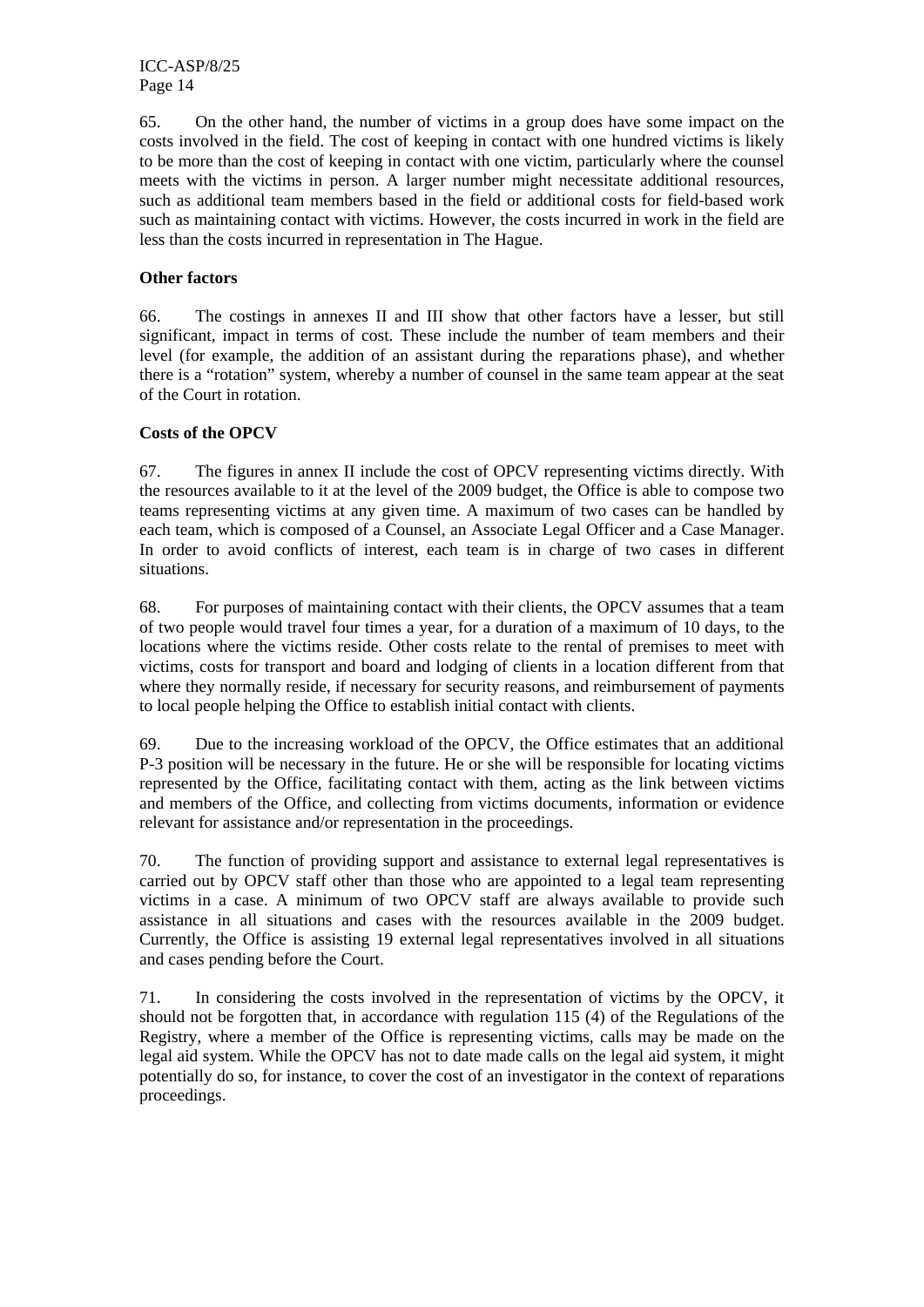### **Conclusions**

72. *The number of legal teams is a more important cost driver for legal aid for victims than the number of victims. Legal aid for victims must take into account the need for resources to maintain contact with victims in the field as well as for representation before the Court.* 

73. *The experience of a full cycle of a case including a reparations phase and of the organization of common legal representation in other cases drawing on lessons learned is needed in order to draw further conclusions on the application of legal aid resources for common legal representation.* 

74. *As far as possible, resources from the legal aid scheme would be provided to one team of legal representatives per case at the trial phase, bearing in mind that there may be occasions where it is necessary to have more than one team, such as where a conflict of interest arises.* 

75. *The relationship between the role of external counsel representing victims and that of the Office of Public Counsel for Victims and the corresponding level of resources to be allocated to the Office requires further consideration and should be kept under review.* 

### **I. Final Remarks**

76. Cost comparisons show that the biggest cost driver for legal aid for victims is not the number of victims but the number of legal teams. Conflicts of interest may necessitate more than one team representing victims in a case. Experience shows that normally no more than two teams would be required: the assumption underlying the budgets for the years 2008 and 2009 has been that a maximum of two external legal teams for victims per accused would be paid for from the legal aid budget. This is also the assumption underlying the budget submissions for 2010.

77. The Court is learning the lessons of how to respond to the specific requirements of the legal representation of victims. To date, these requirements – such as the need for activities in the field as well as appearance at the seat of the Court – have been met within the existing budget. The field aspect would benefit from further exploration, as lessons are learned from the first case and the second trial proceeds. The Registry is confident that the Court can currently manage legal aid for victims within current levels of budget allocation, even if there were to be a significantly larger number of victims participating in a given case.

78. The funds allocated for the legal representation of victims are for the purpose of giving concrete expression to the rights of victims enshrined in the Statute, which represent a fundamental element of the Court's proceedings. These funds are managed by the Court in strict conformity with the legal aid system approved by the States Parties. While the appointment of external legal teams representing victims may be more costly than a purely inhouse option, the continued engagement of external lawyers in Court proceedings alongside the OPCV would create an appropriate balance between the different considerations at stake and create the best possible basis for an effective representation of victims before the Court.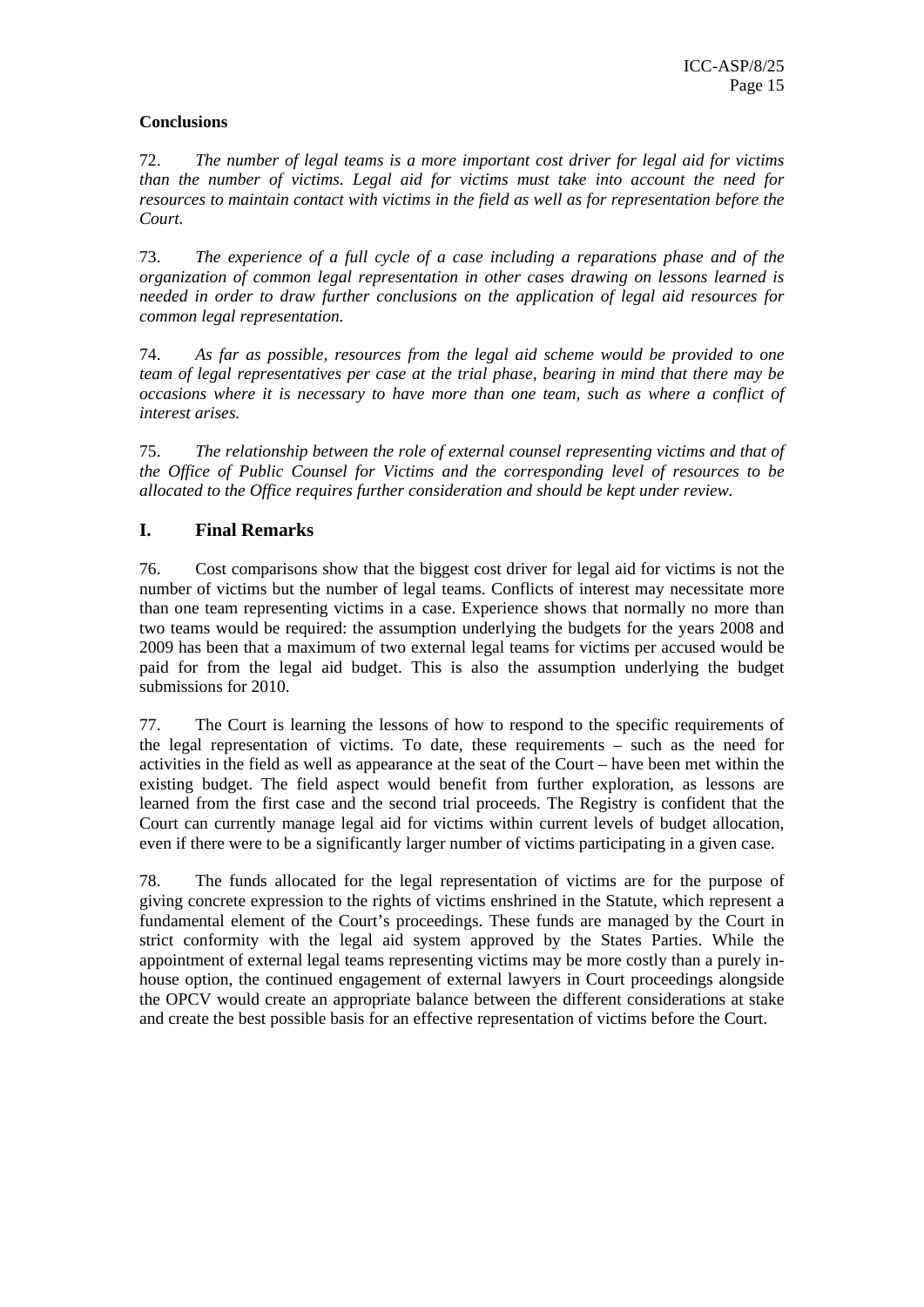# **Annex I**

# **Development of the legal aid scheme for victims in light of Chambers' decisions**

1. The design and implementation of the legal aid scheme for victims has followed the evolution of decisions of Chambers defining the scope of participation of victims in the proceedings in accordance with the Rome Statute ("the Statute") and the Rules of Procedure and Evidence ("the Rules").

2. The decisions of the Chambers have, in turn, responded to the numbers of victims who have applied to participate in the proceedings. The factors influencing the numbers of victims participating at any given stage or case include:

- a) The level of outreach activities of the Court;
- b) The prevailing security situation affecting victim communities;
- c) The capacity of the Court to reach out to victims and distribute standard application forms and other appropriate documentation;
- d) The availability of capable and informed intermediaries to assist victims to make their applications; and
- e) Political factors.

3. Some victims approach the Court having already appointed a lawyer of their choice. Others do not yet have a lawyer at that stage and the Registry, in accordance with rule 16 of the Rules, assists them in choosing a lawyer. Under regulation 80 of the Regulations of the Court, where the interests of justice so require, the Chamber has the power to appoint legal representatives of victims, who may be from be the Office of Public Counsel for Victims. Under rule 90 of the Rules, the Chamber, with the assistance of the Registry, may organize victims into groups for the purpose of common legal representation.<sup>1</sup>

4. The ways in which the legal aid scheme has responded to the role afforded to victims in the proceedings at different phases is described below.

#### **Participation of victims in relation to a situation**

5. As regards legal aid in the context of a situation (as opposed to a particular case), following a decision of Pre-Trial Chamber I in the situation in the Democratic Republic of the Congo ("the DRC") in January 2006, and subsequent decisions of that Chamber and of Pre-Trial Chamber II, victims have been accepted as participants in the proceedings in relation to the situations in the DRC, Uganda and Darfur. To date, legal aid granted in respect of a situation has been limited to participation in interlocutory appeals regarding the nature of such participation and to missions of legal representatives for purposes of informing their clients in that regard and taking instructions from them in relation to the DRC and Darfur situations. A decision of the Appeals Chamber of 19 December 2008 on victim participation in the investigation stage of proceedings has had the effect of restricting the participation of victims

 $\frac{1}{1}$  $1$  Rule 90 envisages that where there are "a number" of victims, they would be grouped so as to be represented by a common legal representative or representatives, if necessary with the assistance of the Court, and ultimately that the Court might itself appoint legal representatives if the victims are unable to do so.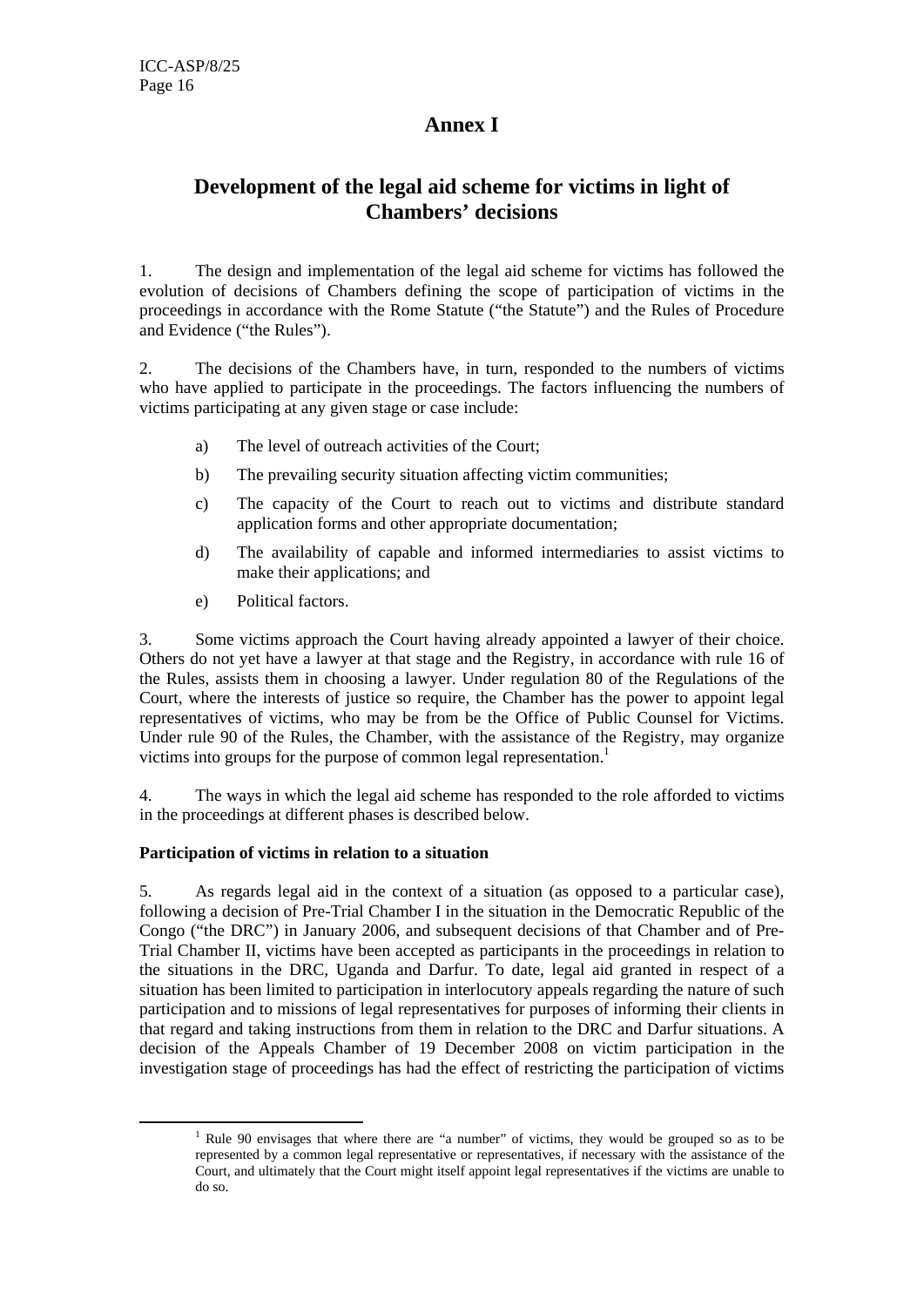in the investigations of the Prosecutor.<sup>2</sup> The decision did not, however, rule out the participation of victims in relation to a situation, or even to an investigation, where their personal interests are affected. It is therefore necessary to envisage legal representation for participation in relation to a situation. It is probable that, if external counsel were to be appointed, the scope of their intervention would be defined by the relevant Chamber and be limited to specific oral and/or written interventions in relation to a specific issue.

### **The pre-trial stage of a case**

6. In its Report on the operation of the Court's legal aid system and proposals for its amendment,<sup>3</sup> the Registry indicated that it was not at that time in a position to propose a framework for legal aid for victims at the pre-trial phase, due to the absence of established and confirmed jurisprudence on the modalities of participation by victims during that phase and of sufficiently reliable parameters. For the time being, therefore, the Registry proposed to deliver ad hoc decisions, with the aim of responding effectively to the needs of the legal representatives flowing from decisions of the Chambers.

7. Developments since that time have provided a greater degree of predictability regarding the scope of legal aid that would be required during the pre-trial stage of a case. Where a suspect is brought before the Court, the main procedural activity in which victims would expect to participate would be the confirmation of charges hearing and any status conferences that might precede it. Three confirmation of charges hearings have been held to date, with participating victims being covered by the legal aid scheme in each case.<sup>4</sup>

8. As regards the composition of the teams representing victims at the pre-trial stage of a case, the experience of the Registry to date, based on the nature and scope of participation permitted by the Chambers to date, has been that the inclusion of a case manager in a legal team will normally be reasonably necessary during the actual confirmation of charges hearing. The anticipated costs of legal aid during the pre-trial stage of a case would therefore generally cover the costs of one counsel to attend status conferences, conduct missions for the purpose of consulting with his/her clients, and prepare for and attend the confirmation of charges hearing, with the addition of a case manager during the period immediately surrounding the confirmation of charges hearing itself.

9. In relation to Uganda, where warrants of arrest have been issued but not executed, a number of victims were accepted for participation in the case of Kony et al., and the Office of Public Counsel for Victims (OPCV) has been appointed to represent them. The OPCV represented those victims, and others, in the proceedings on admissibility under article 19 of the Statute initiated by Pre-Trial Chamber II in October 2008. It is probable that, if external counsel were to be appointed, the scope of their intervention would be defined by the relevant Chamber and be limited to specific oral and/or written interventions in relation to a specific issue.

 $\frac{1}{2}$  $2$  ICC-01/04-556.

 $3$  ICC-ASP/6/4.

<sup>&</sup>lt;sup>4</sup> Confirmation of charges hearing in the Lubanga case in November 2006, in the Katanga and Ngjudjolo case in June/ July 2008 and in the Bemba case in January 2009.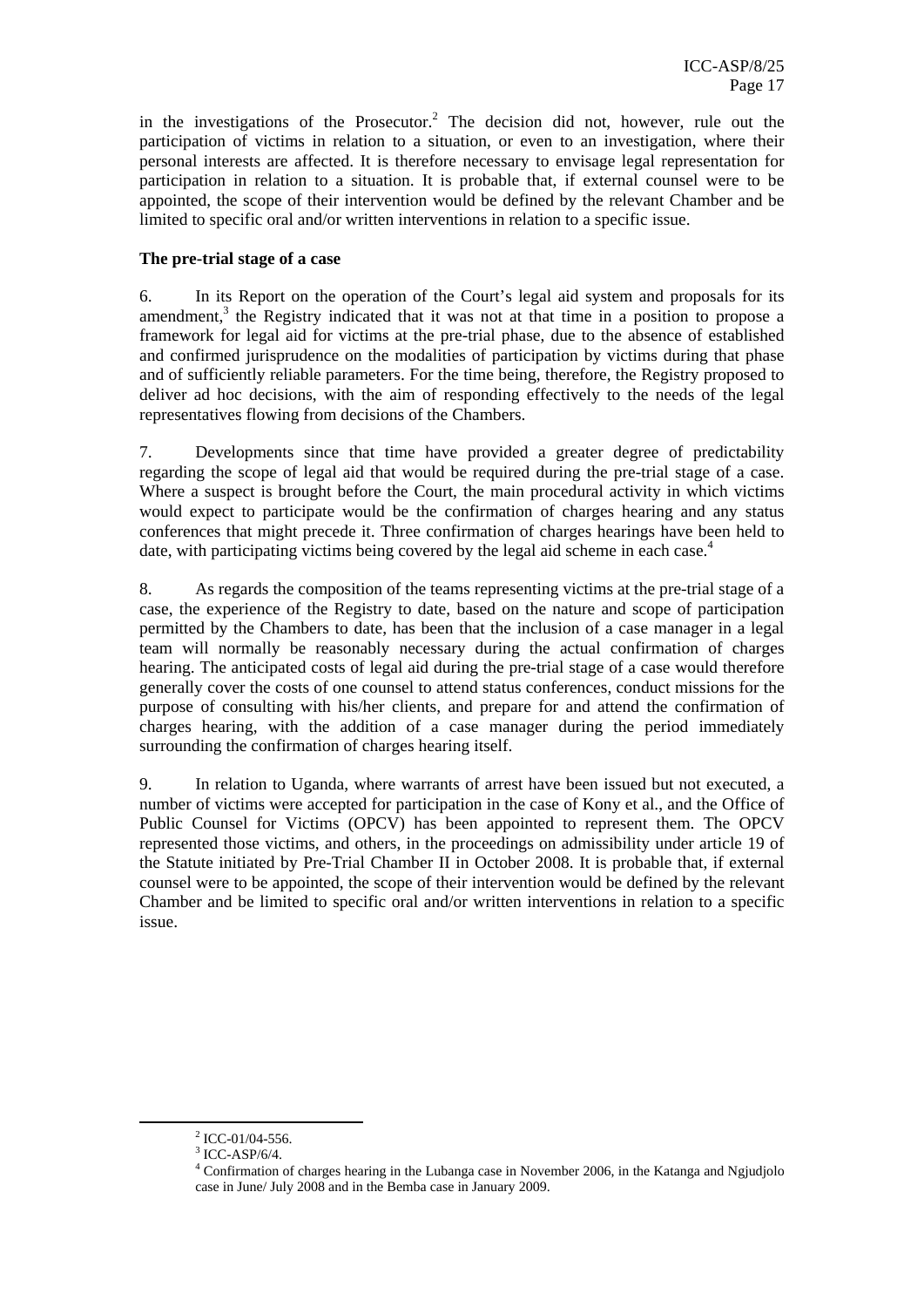#### **The trial stage of a case**

10. The trial stage of a case involves not only the trial itself, but also the preparation for trial, which involves a series of status conference hearings held over a period of several months, together with opportunities for legal representatives to present written observations on a range of matters.<sup>5</sup> During the preparation for trial stage, it is to be expected that legal representatives would need to consult with their clients in order to keep them informed and to take their instructions. During the trial itself, legal representatives would be expected to continue to consult with their clients as well as to represent their interests, through both written submissions and appearances in person before the Chamber.

11. As regards the composition of teams, the Registry recommended to the Assembly in its report<sup>6</sup> that, during the trial phase, legal aid during should cover a core team present at the seat of the Court, comprising:

- a) One counsel (P-5) (as described in the body of the present report in paragraphs 60 and 61, this may involve several counsel in rotation); and
- b) One case manager (P-1).

12. Legal representatives may apply to the Registrar under regulation 83 of the Regulations of the Court for additional funds, including costs associated with practical aspects of their representation of victims. These may include, for example, costs associated with consulting their clients during the trial with a view to keeping them informed and seeking their instructions, and a resource person in the field to facilitate communication with clients.

13. In its report to the Assembly,<sup>7</sup> the Registry recommended the provision of a lump sum to cover investigations for an entire case, and this was included in the budget for 2009. It represented 60 days' fees for one investigator, plus travel costs. It was stated to cover, in particular, issues arising in respect of reparations. It is apparent from the decision of Trial Chamber I, confirmed by the Appeals Chamber, that this did not preclude the possibility that victims might present and challenge evidence during the trial. This could trigger requests for additional resources from the legal teams representing victims, which would need to be considered in accordance with regulation 83 of the Regulations of the Court.

14. Legal representatives in the Lubanga case proposed, and the Trial Chamber accepted, an arrangement whereby the external legal representatives already representing victims accepted in the case would continue to represent their clients within the framework of common legal representation, organized into two teams, with OPCV representing a separate group.8 This would have the important benefit of victims not being asked to change lawyers when they had already established a relationship of trust with their present lawyer, thus

 $rac{1}{5}$ <sup>5</sup> For example, approximately 10 status conferences were held between March 2008 and January 2009 by Trial Chamber I for the preparation of the Lubanga trial.

<sup>6</sup> Report on the operation of the Court's legal aid system and proposals for its amendment (ICC-ASP/6/4).

 $\overline{7}$  Ibid.

<sup>&</sup>lt;sup>8</sup> There was a total of seven lawyers already representing 93 victims accepted for participation at the start of the trial in January 2009. Instead of some lawyers withdrawing and their clients being represented by other lawyers, the legal representatives proposed to form themselves into two teams, so that each of the lawyers would remain involved, even though there would only normally be one lawyer appearing before the Court on behalf of each team at any one time. This ensured that the fees of only one legal representative at the seat of the Court for each team would need to be covered at any one time. The proposal of the legal representatives is contained in document ICC-01/04-01/06-1602, and Trial Chamber I confirmed this in an oral decision (ICC-01/04-01/06-T-105-ENG, p. 13).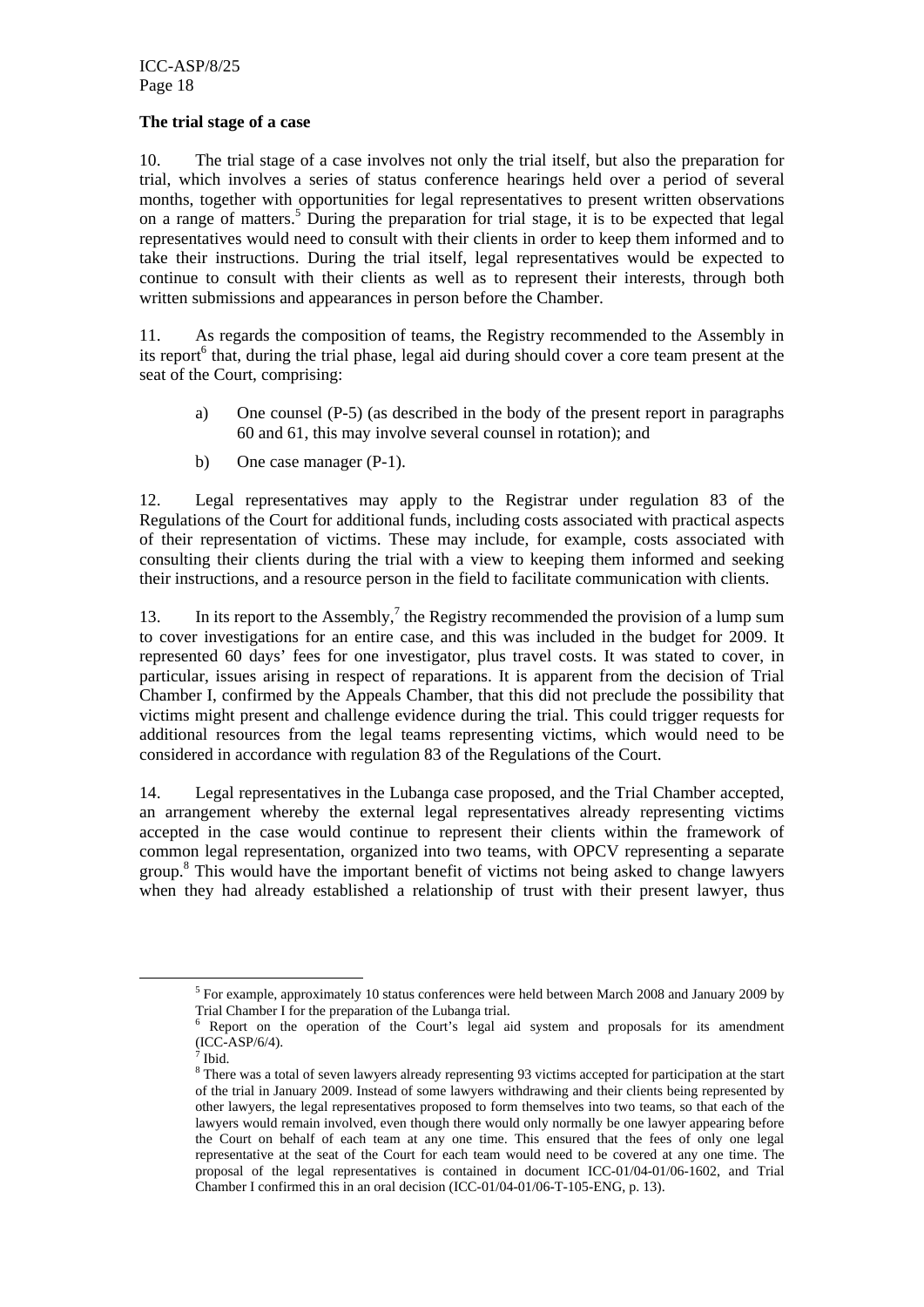respecting the principle that the victim has the right to choose his or her lawyer. $9$  The proposal was accepted by Trial Chamber I.

### **Reparations phase**

15. For the reparations phase, it was envisaged in the Registry's report to the Assembly<sup>10</sup> that the resources available to the legal teams representing victims would need to be supplemented by additional resources at the Registrar's discretion and subject to the oversight of the relevant Chamber. During this phase, it is likely that the legal representatives of the victims will play a leading role in the proceedings, presenting the requests of their clients in accordance with article 75 of the Statute. Given that, to date, no case before the Court has proceeded to the reparations phase, the Registry's proposals will at this stage necessarily be based largely on the legal texts of the Court as opposed to actual practice.

16. Since a Chamber has a number of options under the framework established by article 75 of the Statute, and in any case there has not yet been a full cycle including a reparations phase, it is difficult to establish a uniform and detailed system that would apply in every case. For example, a Chamber may decide to make a determination on the scope and extent of any damage, loss or injury, and may make an order for reparations against a convicted person, or seek measures of cooperation under article 93, but equally may choose not to do so. In other words, the extent and scope of any reparations proceedings will be determined by Chambers on a case-by-case basis. The Registry therefore proposes that the best approach is to envisage a core team, with the provision of additional resources as necessary.

17. Accordingly, and bearing in mind the difficulties in making assumptions in the absence of the experience of a reparations phase to date, the Registry has proposed in its report to the Assembly<sup>11</sup> that, during the reparations phase, a core team composed as follows would be necessary:

- a) One Counsel (P-5);
- b) One Legal Assistant (P-2); and
- c) One Case Manager (P-1).

 <sup>9</sup>  $9$  Rule 90 (1) of the Rules.

<sup>&</sup>lt;sup>10</sup> Report on the operation of the Court's legal aid system and proposals for its amendment (ICC-ASP/6/4).

 $11$  Ibid.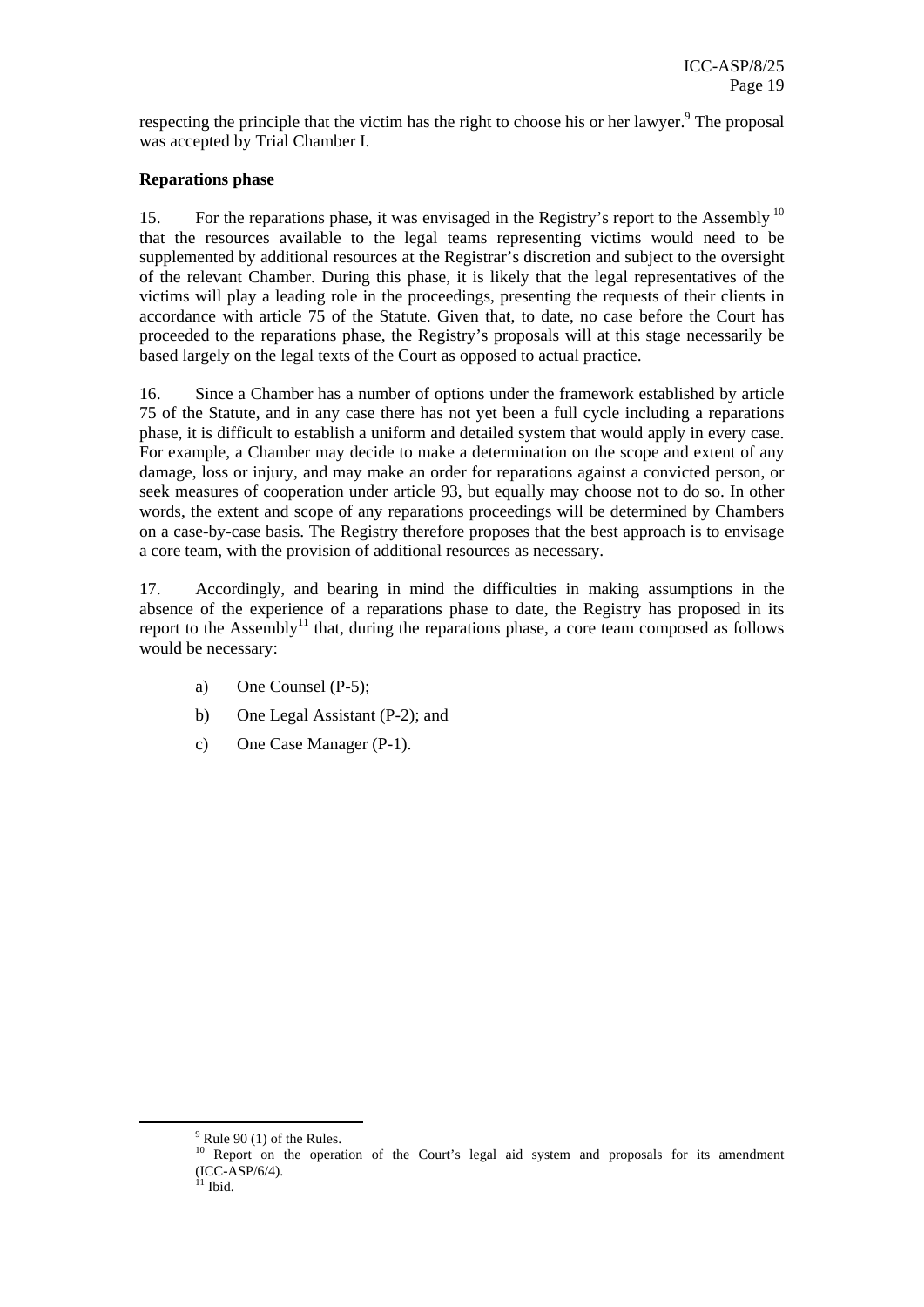# **Annex II**

# **Scenarios showing the possible budgetary impact of victims' legal representatives for the full cycle of a case**<sup>1</sup>

|                | <b>Scenario</b>                                                                                                                                                                                                                                                   | <b>Cost of OPCV</b><br>(in euros) | Cost of external<br>legal team(s)<br>(in euros) | <b>Total costs</b><br>(in euros) |
|----------------|-------------------------------------------------------------------------------------------------------------------------------------------------------------------------------------------------------------------------------------------------------------------|-----------------------------------|-------------------------------------------------|----------------------------------|
| $\mathbf{1}$   | Exclusively in-house: OPCV<br>represents all victims at every<br>stage (2 teams per case)                                                                                                                                                                         | $621,000^2$                       |                                                 | 621,000                          |
| $\mathfrak{D}$ | Mixed 1<br>OPCV represents all victims at<br>the pre-trial stage and external<br>lawyers represent all victims<br>from the trial stage onwards (2)<br>teams per case <sup>3</sup> )                                                                               | 352,500                           | 1,010,078 <sup>4</sup>                          | 1,362,578                        |
| 3              | Mixed 2<br>Both OPCV and external<br>lawyers (1 team) represent<br>victims at each stage                                                                                                                                                                          | 352,500                           | 568,826 <sup>5</sup>                            | 921,326                          |
| $\overline{4}$ | Mixed 3<br><b>Both</b><br><b>OPCV</b><br>external<br>and<br>lawyers<br>$(2 \text{ teams})$<br>represent<br>victims at each stage                                                                                                                                  | 352,500                           | $1,137,652^6$                                   | 1,490,152                        |
| 5              | Exclusively external<br>OPCV provides assistance only<br>to external legal teams at all<br>stages, and only represents<br>exceptional<br>victims<br>in<br>circumstances<br>and<br><sub>on</sub><br>a<br>temporary basis (2 teams of<br>external lawyers per case) |                                   | $1,137,652^7$                                   | 1,137,652 <sup>8</sup>           |

 $\frac{1}{1}$ <sup>1</sup> Costings are based on figures given in annex 1 and include every stage of proceedings, plus missions to meet clients and investigations.

<sup>&</sup>lt;sup>2</sup> Costings assume a team composed of a counsel at the P-5 level and another where the counsel is at the P-4 level. Staff costs, travel (a total of four trips for two persons) and other costs (such as rental of premises to meet with clients, costs of travel and board and lodging for clients in locations different from those where they normally reside, if necessary for security reasons, reimbursement of payments to local people helping the Office to establish initial contact with clients) are included.

In all instances where two teams are envisaged, costings are made on the basis of an assumption that one team would comprise a counsel from Africa and the second would comprise a counsel from Europe.<br><sup>4</sup> This rises to at least  $\in$  1,100,868 if a rotation system is applied such as in the Lubanga case, where

several counsel remain in a team and a different counsel attends the trial each month.<br> $\frac{5}{2}$  The gost would be at least  $\frac{1602}{270}$  if a retation system is applied.

The cost would be at least  $\bigoplus_{n=0}^{\infty}$  The cost would be at least  $\bigoplus_{n=0}^{\infty}$  7.140 if a rotation system is applied.

The cost would be at least  $\bigoplus$ , 207, 140 if a rotation system is applied.

<sup>&</sup>lt;sup>7</sup> The cost would be at least  $\bigoplus$ , 207, 140 if a rotation system is applied.

<sup>&</sup>lt;sup>8</sup> The total would be at least  $\bigoplus$ , 207, 140 if a rotation system is applied.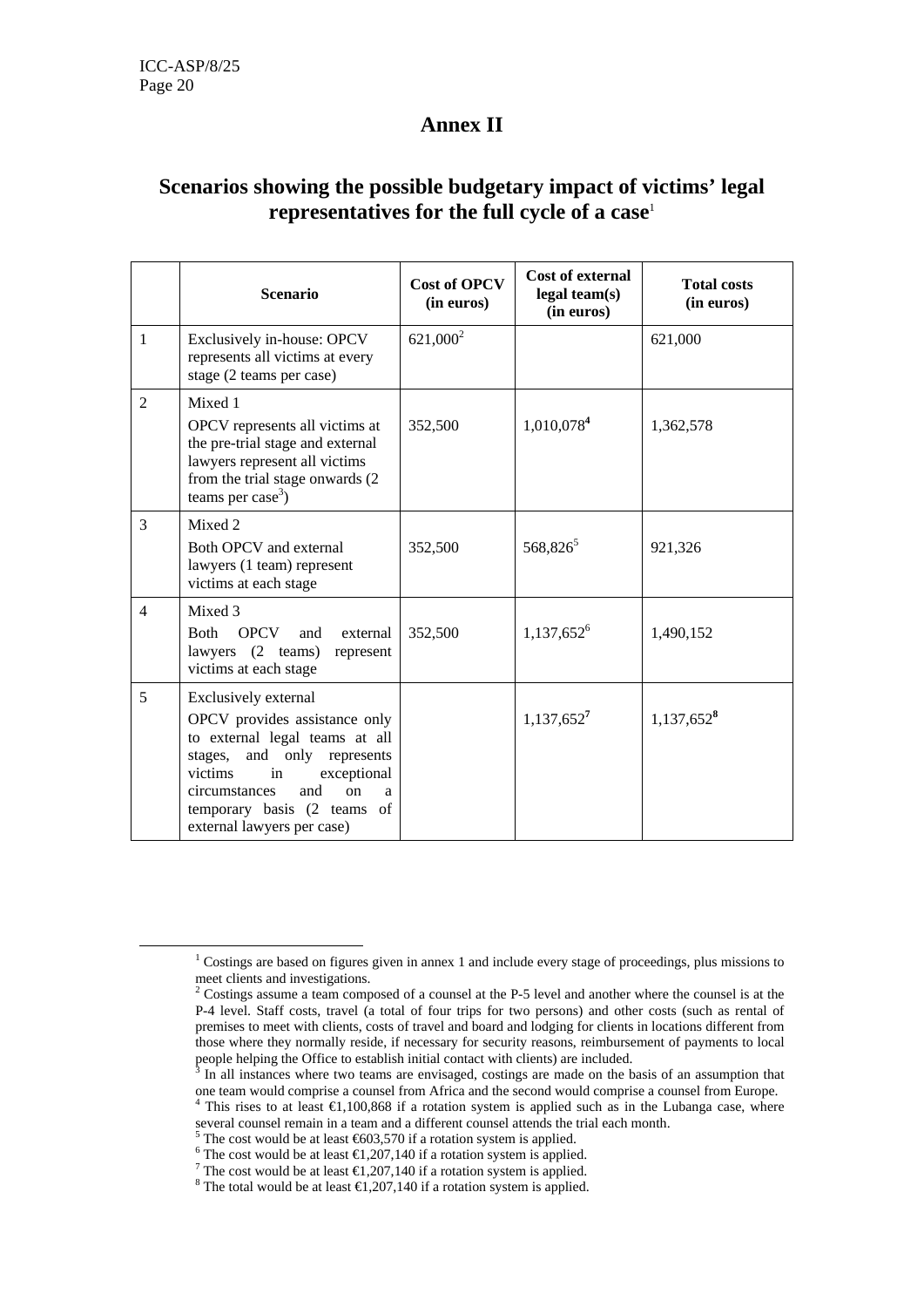# **Annex III**

# **Costs of teams of legal representatives of victims**

| Type of team  | <b>Composition</b>    | Cost per month $\Theta$ |
|---------------|-----------------------|-------------------------|
| Counsel only  | 1 Counsel P-5         | 10,832                  |
| Core team     | 1 Counsel P-5         | $10,832 / 15,165^1$     |
|               | 1 Case Manager P-1    | 4.872                   |
|               |                       | Total: 15,704 / 20,037  |
| Expanded team | 1 Counsel P-5         | $10,832 / 15,165^2$     |
|               | 1 Legal Assistant P-2 | 6,113                   |
|               | 1 Case Manager P-1    | 4.872                   |
|               |                       | Total: 21,817 / 26,150  |

### **A. Fees of one external legal team per month**

### **B. Estimated cost of a case for one external legal team at different stages of a case**

| <b>Stage</b>             | <b>Details</b>                                                                                                                                                                                                                              | Fees $\left(\bigoplus\right)$ | Expenses $\Theta$                                                                                                                                                                                         | Total $\Theta$      |
|--------------------------|---------------------------------------------------------------------------------------------------------------------------------------------------------------------------------------------------------------------------------------------|-------------------------------|-----------------------------------------------------------------------------------------------------------------------------------------------------------------------------------------------------------|---------------------|
| Pre-trial                | 2 months' fees<br>(Counsel only 1 month,<br>core team 1 month)<br>Confirmation of<br>charges hearing, status<br>conferences and<br>associated work, travel<br>$+$ DSA for 2 status<br>conferences and<br>confirmation of charges<br>hearing | 10,832<br>15,704              | <b>Counsel</b><br>- Trip: $2,500 \times 3$ (total of 2)<br>status conf. $+$ confirmation of<br>charges) = $7,500$<br>- DSA: 7,800 x 1.5 (2 status<br>$\text{conf.} + 1$ month hearing) =<br><i>11,700</i> | $45,736^3$          |
| Preparation for<br>trial | 10 months, 6 status<br>conferences<br>Core team<br>2 months' fees; travel<br>and DSA for 6 status<br>conferences for 6 days<br>each                                                                                                         | 31,408                        | <b>Counsel</b><br>- Trip: $2,500 \times 6$ (total of 6)<br>status conf.) = $15,000$<br>- DSA: 1,260 x 6 (6 status)<br>conf.) = $7,560$                                                                    | 53,968 <sup>4</sup> |

 $\frac{1}{1}$ <sup>1</sup> If a counsel is present at the Court for more than 15 days, they may be entitled to up to 40% reimbursement of costs, normally only relevant during trial stage.<br><sup>2</sup> If a counsel is present at the Court for more than 15 days, they may be entitled to up to 40%

reimbursement of costs, normally only relevant during trial stage.<br><sup>3</sup> It is assumed that the Counsel is from Africa; for a permanent counsel from Europe, the total would be

<sup>€39,736.</sup> 

<sup>&</sup>lt;sup>4</sup> It is assumed that the Counsel is from Africa; for a permanent counsel from Europe, the total would be €40,468.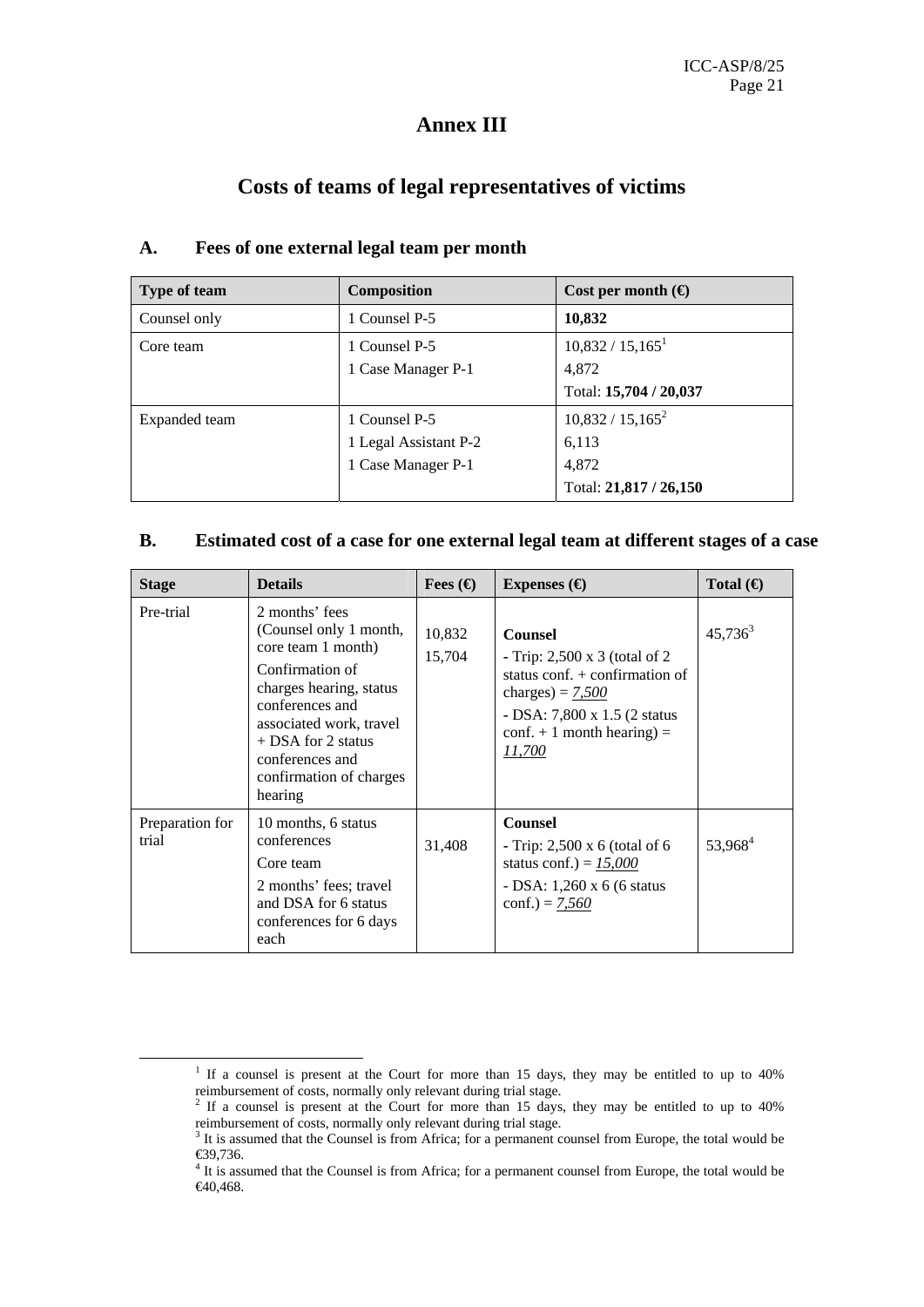| <b>Stage</b>                                      | <b>Details</b>                                                                                                                                                                                                                                                                                                                                                                 | Fees $\bigoplus$               | Expenses $\left(\bigoplus\right)$                                                                                                                                                                                                            | Total $\Theta$        |
|---------------------------------------------------|--------------------------------------------------------------------------------------------------------------------------------------------------------------------------------------------------------------------------------------------------------------------------------------------------------------------------------------------------------------------------------|--------------------------------|----------------------------------------------------------------------------------------------------------------------------------------------------------------------------------------------------------------------------------------------|-----------------------|
| Trial                                             | Core team<br>10 months<br>Travel and DSA                                                                                                                                                                                                                                                                                                                                       | 200,370                        | <b>Counsel</b><br>- Trip: $2,500 \times 3$ (total of 3)<br>recesses when legal<br>representative will return to<br>his home country) = $7,500$<br>- DSA: 7,800 x 11 (total of 1<br>month of recess throughout<br>the year) = $85,800$        | 293,670 <sup>56</sup> |
| Reparations                                       | Expanded team<br>3 months<br>Travel and DSA                                                                                                                                                                                                                                                                                                                                    | 78,450                         | <b>Counsel</b><br>- Trip: 2,500 x $1 = 2,500$<br>$-$ DSA: 7,800 x 3 = $23,400$                                                                                                                                                               | $104,350^{7}$ 8       |
| Appeals                                           | Core team<br>1 month's fees, 1<br>mission to the field,<br>travel and DSA for 1<br>mission to the field and<br>1 status conference                                                                                                                                                                                                                                             | 15,704                         | <b>Counsel</b><br>- Trip to The Hague: 2,500 x<br>$1 = 2,500$<br>- DSA to The Hague: 270 x 7<br>$(7 \text{ days}) = 1,890$<br>- Trip to the field: $500 \times 1 =$<br><u>500</u><br>- DSA to the field: $100 \times 7$ (7)<br>$days) = 700$ | $21,294^9$            |
| Missions to<br>meet with<br>clients<br>throughout | Counsel or Legal<br>Assistant<br>1 during pre-trial, 1<br>during preparation for<br>trial, 4 during trial, 2<br>during reparations, 1<br>during appeal (total of 9<br>missions).<br>Average cost of 1<br>mission if victims' legal<br>representative (VLR) is<br>based in the same<br>country $= 500$ euros;<br>average cost if VLR is<br>based in Europe $=$<br>$2,500$ euros | 5,000<br>$(1$ week<br>mission) | <b>Missions</b><br>- Trip: 500 x 9 = $4,500$<br>- DSA: 700 x 9 = $6,300$                                                                                                                                                                     | $15,\!800^{10}$       |
| Investigations                                    | 60 days' fees for an<br>investigator, plus DSA<br>and travel costs <sup>11</sup>                                                                                                                                                                                                                                                                                               | 17,912                         | 26,840                                                                                                                                                                                                                                       | 43,752                |

 $\frac{1}{5}$  $<sup>5</sup>$  It is assumed that the Counsel is from Africa; for a permanent counsel from Europe, the total would be</sup>

 $€287,670.$ <br><sup>6</sup> The total would be at least  $€313,670$  if a rotation system is applied.

<sup>&</sup>lt;sup>7</sup> It is assumed that the Counsel is from Africa; for a permanent counsel from Europe, the total would be €102,350.

<sup>&</sup>lt;sup>8</sup> The total would be at least  $\bigoplus$  99,350 if a rotation system is applied.<br><sup>9</sup> It is assumed that the Counsel is from Africa; for a permanent counsel from Europe, the total would be €21,294.

 $10$  It is assumed that the Counsel is from Africa; for a permanent counsel from Europe, the total would be €33,800.

<sup>&</sup>lt;sup>11</sup> Report on the operation of the Court's legal aid system and proposals for its amendment, ICC-SP/6/4, 31 May 2007, para. 58.